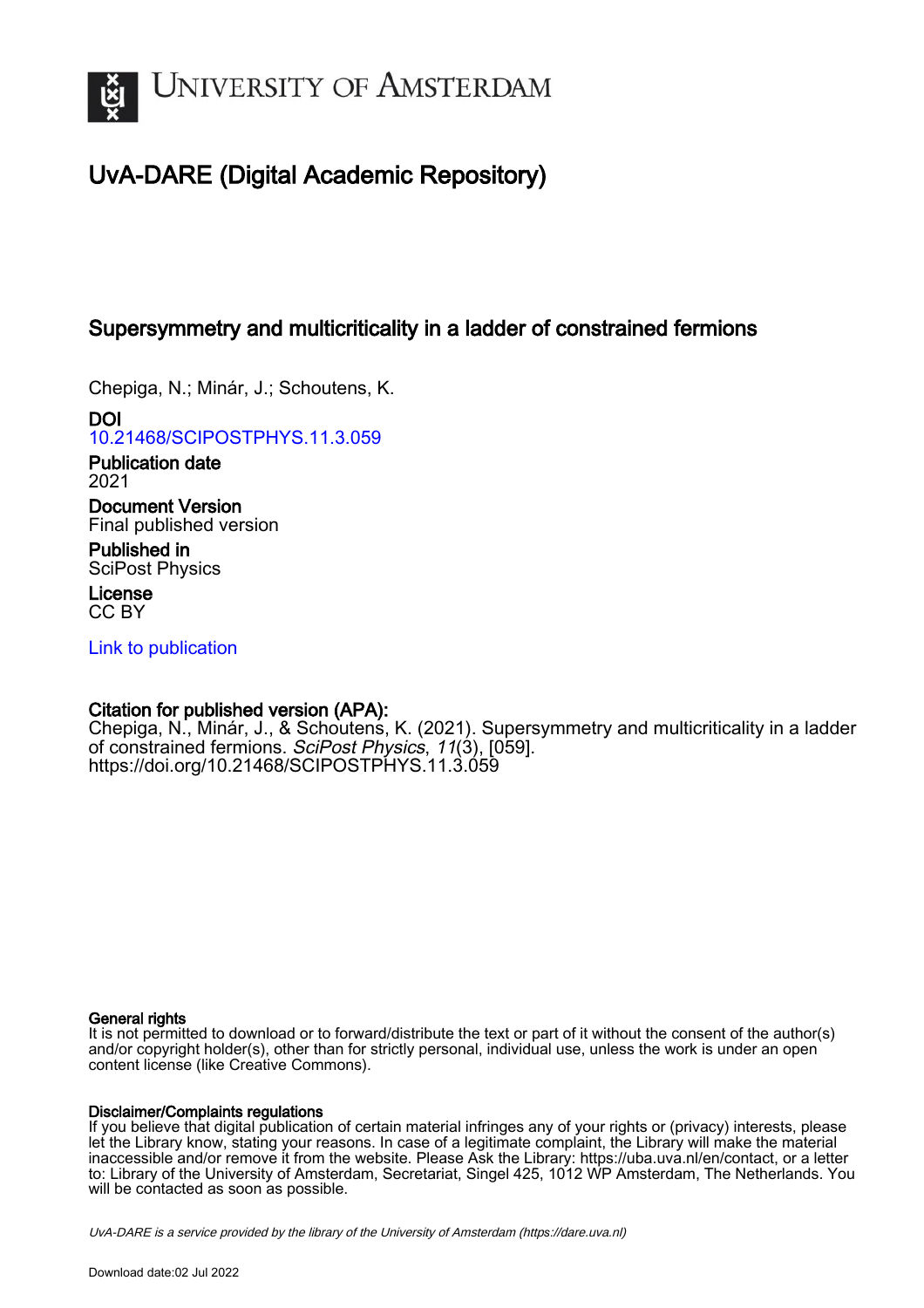# **Supersymmetry and multicriticality in a ladder of constrained fermions**

**Natalia Chepiga1***?* **, Jiˇrí Mináˇr 2,3 and Kareljan Schoutens2,3**

**1** Kavli Institute of Nanoscience, Delft University of Technology, Lorentzweg 1, 2628 CJ Delft, the Netherlands **2** Institute for Theoretical Physics, Institute of Physics, University of Amsterdam, Science Park 904, 1098 XH Amsterdam, the Netherlands **3** QuSoft, Science Park 123, 1098 XG Amsterdam, the Netherlands

*?* [n.chepiga@tudelft.nl](mailto:n.chepiga@tudelft.nl)

# **Abstract**

**Supersymmetric lattice models of constrained fermions are known to feature exotic phenomena such as superfrustration, with an extensive degeneracy of ground states, the nature of which is however generally unknown. Here we address this issue by considering a superfrustrated model, which we deform from the supersymetric point. By numerically studying its two-parameter phase diagram, we reveal a rich phenomenology. The vicinity of the supersymmetric point features period-4 and period-5 density waves which are connected by a floating phase (incommensurate Luttinger liquid) with smoothly varying density. The supersymmetric point emerges as a multicritical point between these three phases. Inside the period-4 phase we report a valence-bond solid type ground state that persists up to the supersymmetric point. Our numerical data for transitions out of density-wave phases are consistent with the Pokrovsky-Talapov universality class. Furthermore, our analysis unveiled a period-3 phase with a boundary determined by a competition between single and two-particle instabilities accompanied by a doubling of the wavevector of the density profiles along a line in the phase diagram.**

Copyright Chepiga *et al*. This work is licensed under the Creative Commons [Attribution 4.0 International License.](http://creativecommons.org/licenses/by/4.0/) Published by the SciPost Foundation.

Received 12-05-2021 Accepted 02-09-2021 Published 16-09-2021 Check for updates doi:10.21468/[SciPostPhys.11.3.059](https://doi.org/10.21468/SciPostPhys.11.3.059)

# **Contents**

|                 | 1 Introduction: superfrustration and multicriticality |    |
|-----------------|-------------------------------------------------------|----|
| 2 The model     | 3                                                     |    |
|                 | 2.1 Mapping to spins                                  | 5  |
| 3 Phase diagram | 6                                                     |    |
|                 | 3.1 Overview                                          | 6  |
|                 | 3.2 Floating phase                                    | 7  |
|                 | 3.3 Boundary of the period-3 phase                    | 9  |
| 3.4             | Period-4 phase                                        | 10 |
|                 |                                                       |    |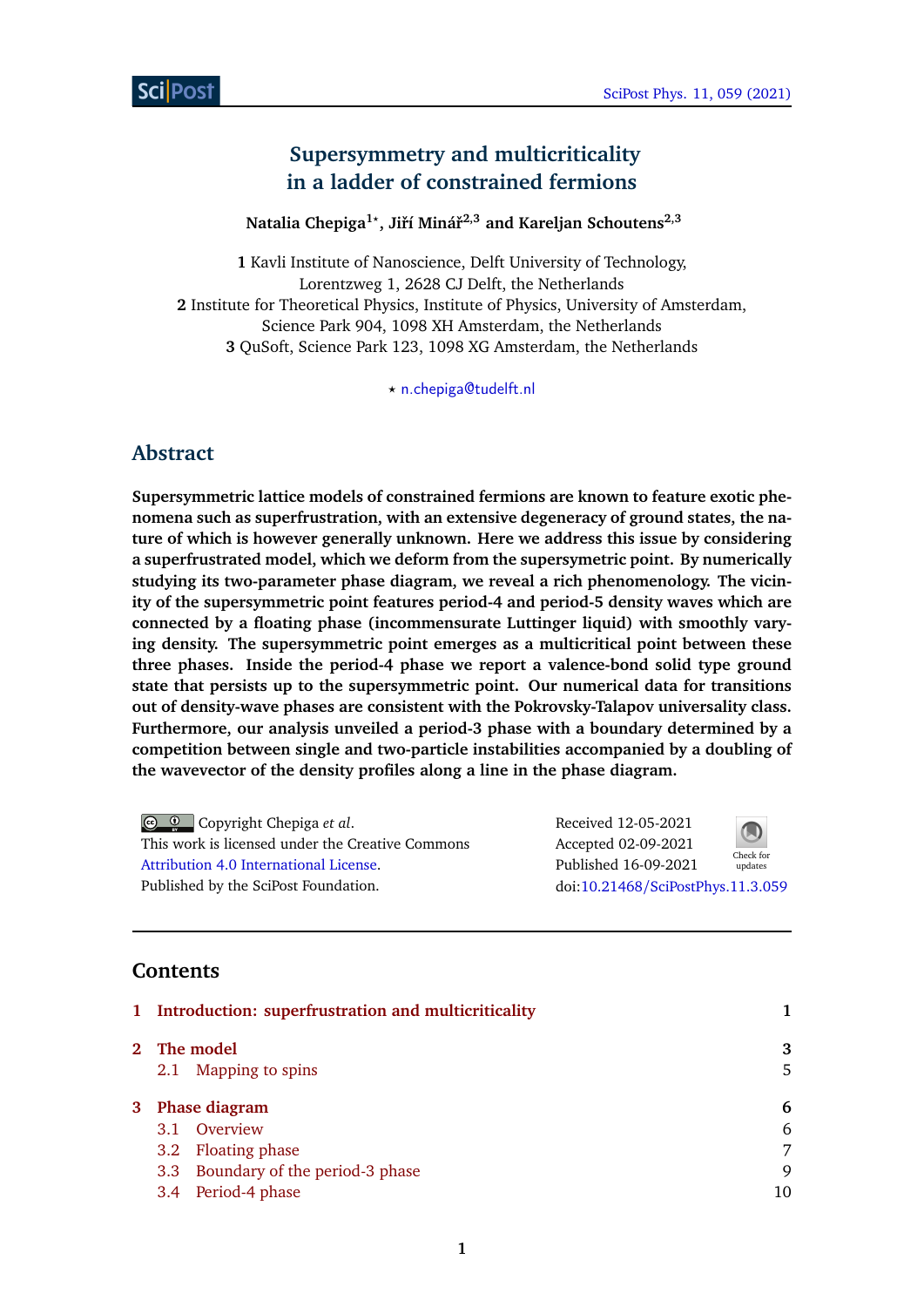### Sci Post

|                   | 3.5 Period-5 phase<br>3.6 Changing the chemical potential | 12<br>15 |  |  |  |  |
|-------------------|-----------------------------------------------------------|----------|--|--|--|--|
| 4 Conclusion      |                                                           |          |  |  |  |  |
|                   | <b>A</b> Constrained DMRG                                 | 16       |  |  |  |  |
| <b>References</b> |                                                           |          |  |  |  |  |

# <span id="page-2-0"></span>**1 Introduction: superfrustration and multicriticality**

Generally speaking, the physics of a quantum many-body system is determined by a competition between various terms, in particular the kinetic and interaction terms, of its Hamiltonian. For lattice models, endowing the kinetic term with additional density dependent constraints leads to so-called kinetically constrained Hamiltonians, for instance, the East  $\lceil 1-3 \rceil$  $\lceil 1-3 \rceil$  $\lceil 1-3 \rceil$ and PXP [[4](#page-19-1)[–7](#page-19-2)] models. Focusing on bosonic or fermionic models, such constraints turn out to have dramatic consequences for their physics, resulting for instance in topological ordering [[8](#page-19-3)] or non-thermalizing behaviour following a quantum quench [[9](#page-19-4)[–13](#page-19-5)]. Among lattice models with kinetic constraints, *supersymmetric* models of spin-less fermions play a special role due to an enhanced mathematical control offered by the supersymmetry. Despite this fact, these models come with many outstanding questions. In particular, when going beyond one spatial dimension, it is not only the dynamics, but even the nature of the ground states which remains essentially unexplored. In this work, we consider such a model with a simplest geometry beyond a strictly 1D chain - a zig-zag ladder - and study its ground state phase diagram as we now describe.

**Supersymmetric lattice models** It has long been known that (space-time) supersymmetry in a quantum field theory (QFT) leads to special features in the physics described by such QFT, and to an enhanced mathematical control. An example of the latter is the Witten index [[14](#page-19-6)] for theories with a complex ( $\mathcal{N} = 2$ ) supersymmetry, which guarantees the existence of zero-energy ground states, without the need of diagonalizing the Hamiltonian. The papers [[15](#page-19-7)[–17](#page-19-8)] traced the  $\mathcal{N} = 2$  supersymmetry in critical (conformal) or massive QFT's in 1+1 dimensions to an exact supersymmetry in associated 1D lattice models of spin-less fermions. These supersymmetric lattice models, dubbed the M*<sup>k</sup>* models, have a characteristic constraint, allowing at the most *k* nearest neighbour sites to be occupied.

**Superfrustration** Among the  $M_k$  models, the  $M_1$  model is particularly interesting - it features spin-less fermions with nearest neighbour exclusion principle, forbidding the simultaneous occupation of nearest neighbour sites. Consequently, this allows the  $M_1$  model to be formulated on any graph *G* and there exist proposals how to engineer it in 1D systems using Rydberg atoms exploiting the blockade mechanism to implement the kinetic constraint [[18](#page-19-9)[–20](#page-20-0)].

Evaluating the Witten index for such models beyond 1D led to a surprise: many choices of *G*, such as ladders and 2D grids with underlying triangular, hexagonal or kagome lattice geometries, have a Witten index that is extensive in the system size *N* (number of vertices of *G*) [[21–](#page-20-1)[23](#page-20-2)]. This implies that the number of ground states grows exponentially with *N*, and that the ground state entropy per site is finite. This phenomenon was dubbed superfrustration in [[22](#page-20-3)].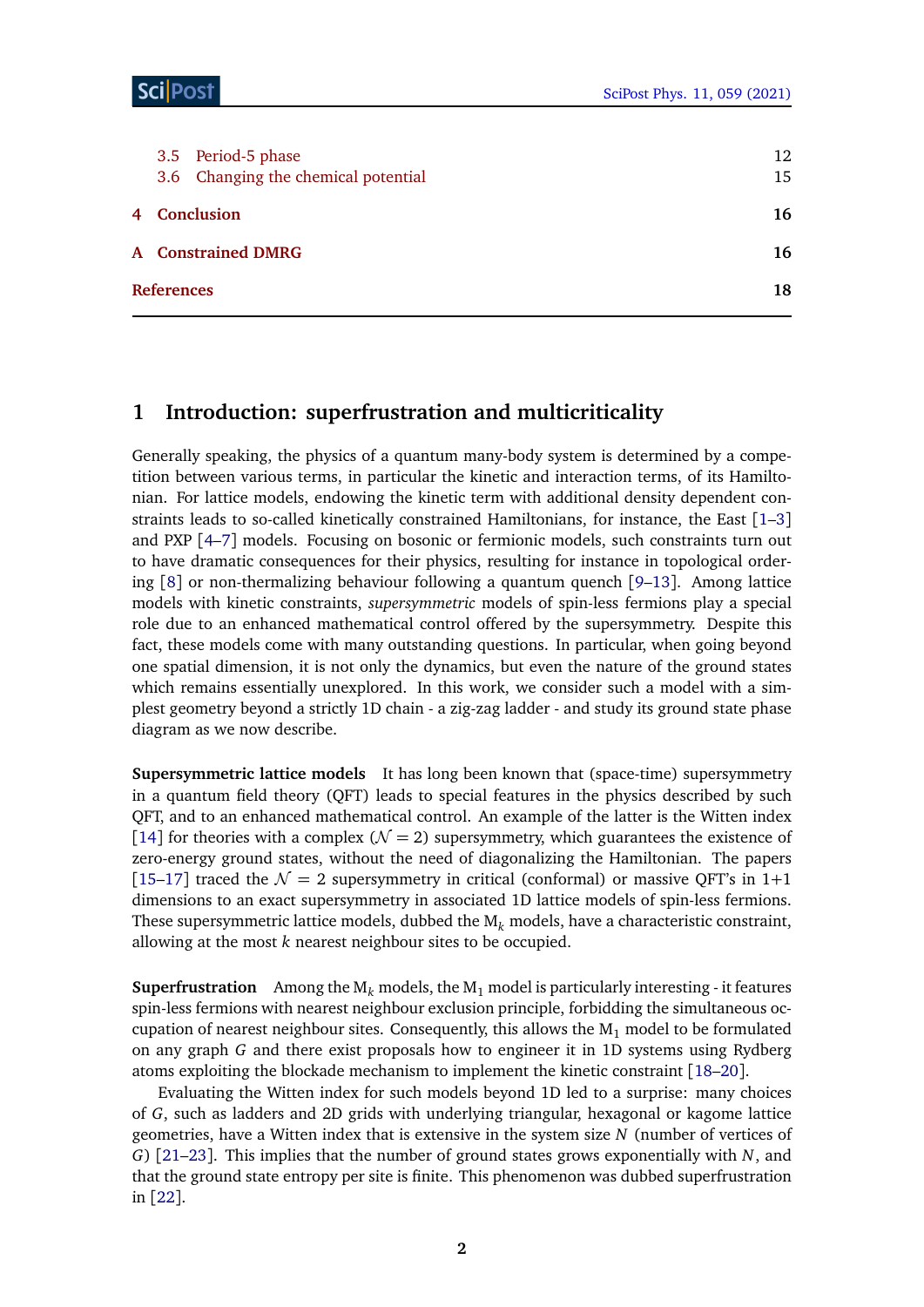The ground state counting problem for a variety of choices of *G* has been addressed, with varying degree of success. For the 2D square lattice with toroidal boundary conditions (BC) precise results have been obtained, establishing that, depending on the choice of toroidal BC, the ground state entropy is at the most sub-extensive, scaling with the linear dimension of the system [[24](#page-20-4)]. For the triangular lattice many results were obtained (bounds on ground state fermion densities [[25,](#page-20-5)[26](#page-20-6)], ground states on ladders [[27](#page-20-7)] and finite patches [[28](#page-20-8)]) but the ground state counting problem remains, to the best of our knowledge, still unsolved.

**Multicriticality** The massive degeneracy of ground states (which typically come with a range of fermion densities) indicates that supersymmetric points are highly singular points in the ground state phase diagrams of these lattice models. To study this phenomenon, we focus on a relatively simple case, which is the  $M_1$  model on a zig-zag ladder. This model, while simple enough to allow powerful numerics, does display superfrustration, with ground states coming in a range of fermion densities  $1/5 \le N_f/N \le 1/4$ . Here and in what follows,  $N_f$  is the fermion number. In this paper we study how this model is embedded in a phase diagram set by a Hamiltonian *H*, given in eq. [\(4\)](#page-4-0), with parameters *t*, *U*, *V*<sup>3</sup> and *V*<sup>4</sup> , and reducing to the M<sub>1</sub> model for  $U = -t$ ,  $V_3 = t$ ,  $V_4 = t$ . We explore the vicinity of the supersymmetric point, which turns out to be a multicritical point connecting both gapped and floating phases.

**Methods** Our main tool has been numerical simulations performed with the state-of-the-art density matrix renormalization group (DMRG) algorithm [[29](#page-20-9)[–32](#page-20-10)] operating directly within the constrained Hilbert space [[33,](#page-20-11) [34](#page-20-12)]. The explicit implementation of the nearest-neighbor blockade on a zig-zag ladder allows us to reach convergence for critical systems with up to  $N = 1201$  sites, keeping up to 1500 states (bond dimension of local tensors) and truncating singular values below 10−<sup>9</sup> . Further details of the algorithm will be discussed in Appendix [A.](#page-17-0) Additionally, we supplement the numerics by analytic arguments that are possible in special regions of the phase diagram.

Specifically, considering a parameter space specified by the two interaction strenghts  $V_3$  and *V*4 , cf. Sec. [2,](#page-3-0) we probe a phase diagram described in Sec. [3,](#page-6-0) where we identify a floating phase (Sec. [3.2\)](#page-7-0) and period-3,4 and 5 density wave phases and analyze the transitions out of them (Sec. [3.3-](#page-9-0)[3.5\)](#page-12-0). We also discuss in Sec. [3.3](#page-9-0) how the boundaries of the period-3 phase can be estimated from single- and two-particle instabilities. Furthermore, we provide analytical explanation of the observed valence-bond type state in period-4 and of the density profiles in period-5 phases in Sec. [3.4](#page-11-0) and Sec. [3.5](#page-12-0) respectively. Sec. [3.6](#page-15-0) explores the effect of changing the chemical potential *U*. We conclude in Sec. [4.](#page-15-1)

### <span id="page-3-0"></span>**2 The model**

We start by recalling the construction of a supersymmetric model for constrained fermions on a lattice.  $\mathcal{N} = 2$  supersymmetry is explicitly realized in the following Hamiltonian built out of two fermionic generators *Q* <sup>+</sup> and *Q* −

$$
H^{\text{SUSY}} = \{Q^+, Q^-\}.
$$
 (1)

Supercharges  $Q^+$  and  $Q^-$  are constructed from constrained fermions, i.e. the fermions with nearest-neighbor blockade on a selected lattice graph:

$$
Q^+ = \sum_i P_i c_i^\dagger, \qquad Q^- = \sum_i c_i P_i, \qquad (2)
$$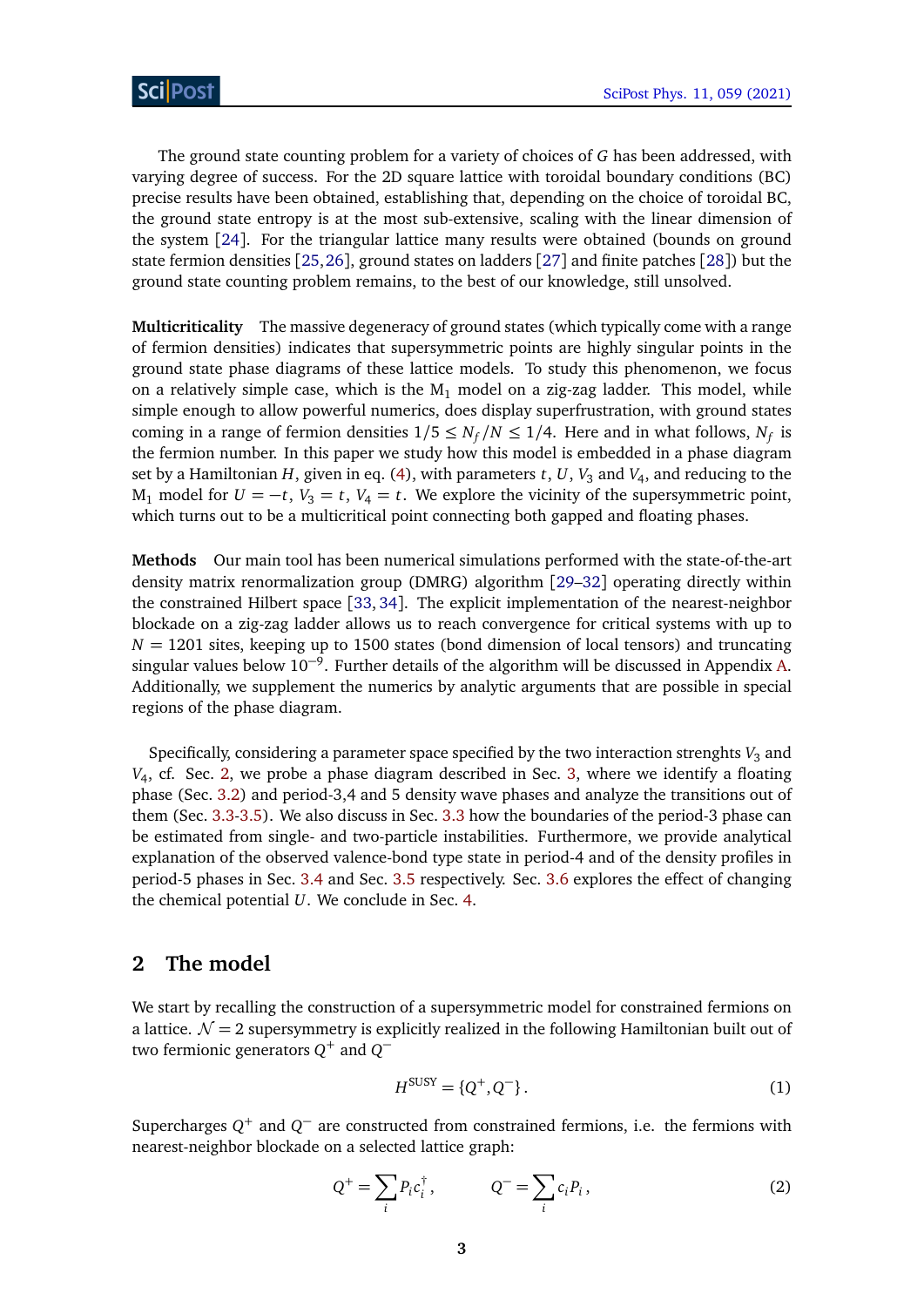<span id="page-4-1"></span>

Figure 1: Sketch of the system governed by the Hamiltonian Eq. [\(4\)](#page-4-0). The hopping *t* and the interaction terms *V*<sup>3</sup> , *V*<sup>4</sup> are highlighted as solid blue and dashed red lines respectively. The orange region indicates the radius of the blockade where double occupancy is excluded,  $n_i(1 - n_i) = n_i n_{i+1} = n_i n_{i+2} = 0$ ,  $\forall i$ .

where  $P_i = \prod_{\langle i,j \rangle} (1 - n_j)$  is a projector onto a constrained Hilbert space, with  $n_j = c_j^{\dagger}$ *j cj* the local occupation operator and  $\lt i, j >$  denoting nearest neighbours on the lattice. On a generic graph the  $\mathcal{N} = 2$  supersymmetric Hamiltonian can therefore be rewritten as:

<span id="page-4-2"></span><span id="page-4-0"></span>
$$
H^{\text{SUSY}} = \sum_{\langle i,j \rangle} (P_i c_i^{\dagger} c_j P_j + P_j c_j^{\dagger} c_i P_i) + \sum_i P_i.
$$
 (3)

In this paper we investigate the emergence of the supersymmetric point on a zig-zag ladder. Our many-body Hamiltonian acts on a restricted Hilbert space with  $n_i(1 - n_i) = n_i n_{i+1}$  $n_i n_{i+2} = 0$  and is given by

$$
H = t \sum_{i} (c_i^{\dagger} c_{i+1} + c_i^{\dagger} c_{i+2} + \text{h.c.}) + 4U \sum_{i} n_i + 2V_3 \sum_{i} n_i n_{i+3} + V_4 \sum_{i} n_i n_{i+4}.
$$
 (4)

The first two terms describe constrained nearest-neighbor hopping, the third term plays the role of a chemical potential and controls the density, while the last two terms describe the repulsion beyond the blockade. A sketch of the lattice geometry and the Hamiltonian terms can be found in Fig[.1.](#page-4-1) Supersymmetry emerges when  $-U/t = V_3/t = V_4/t = 1$ , and [\(4\)](#page-4-0) reduces to [\(3\)](#page-4-2). Without loss of generality we fix  $t = 1$ . In addition we fix  $U = -1$  and explore the vicinity of the supersymmetric point in the remaining two-dimensional parameter space of coupling constants  $V_3$  and  $V_4$ .

In quasi-1D systems (chains or ladders) with open boundary conditions (OBC) the fermionic nature of the particles does not manifest itself due to local constraints. So fermionic operators in the Hamiltonian eq. [\(4\)](#page-4-0) can be replaced by hard-boson operators with nearest and next-nearest neighbor blockade. We also note that the Hamiltonian [\(4\)](#page-4-0) preserves the total number of particles  $N_f = \sum_i n_i$ .

The supersymmetric point  $U = -1$ ,  $V_3 = 1$ ,  $V_4 = 1$  is accompanied with massive degeneracy of zero-energy ground states. For periodic boundary conditions (PBC), the supersymmetric Hamiltonian is  $H^{\text{SUSY,PBC}} = H+N$  , with  $N$  the number of lattice sites. For OBC, supersymmetry requires the following boundary terms

$$
H^{\text{SUSY,OBC}} = H + N + 2n_1 + n_2 + n_{N-1} + 2n_N \tag{5}
$$

As a simple example, consider  $N = 5$ . For PBC, the Witten index is

<span id="page-4-4"></span>
$$
W = \text{Tr}\left[(-1)^{N_f}\right] = 1 - 5 = -4. \tag{6}
$$

For  $N_f = 1$  and in the single particle basis  $\{|1\rangle, \ldots, |5\rangle\}$ , where  $|i\rangle$  denotes a fermion at site *i*, the Hamiltonian is given by

<span id="page-4-3"></span>
$$
H_{N=5,N_f=1}^{\text{SUSY,PBC}} = \begin{pmatrix} 1 & 1 & 1 & 1 & 1 \\ 1 & 1 & 1 & 1 & 1 \\ 1 & 1 & 1 & 1 & 1 \\ 1 & 1 & 1 & 1 & 1 \\ 1 & 1 & 1 & 1 & 1 \end{pmatrix} . \tag{7}
$$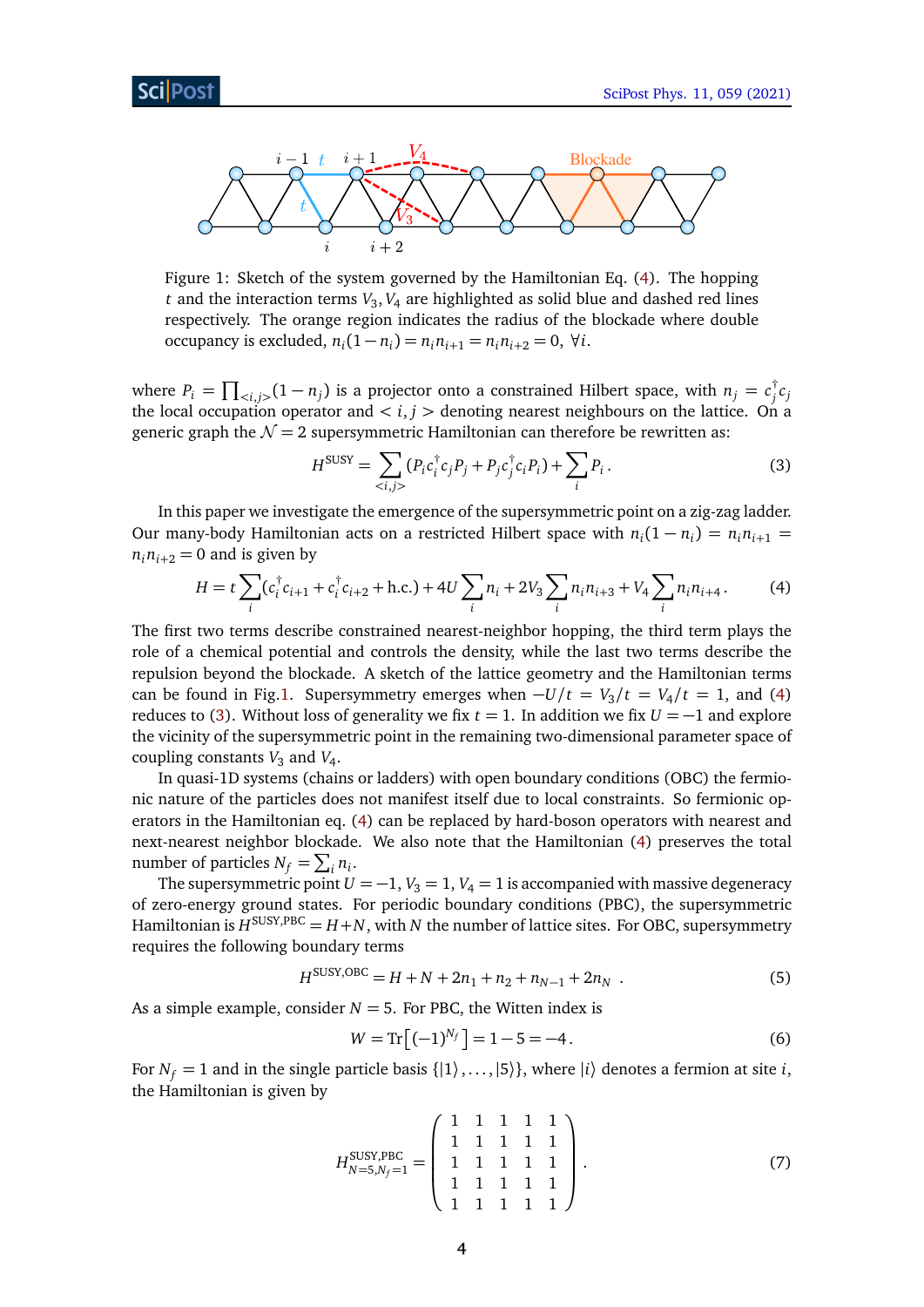The translationally invariant state  $\frac{1}{\sqrt{2}}$  $\frac{1}{5}(1, 1, 1, 1, 1)$ , with energy  $E = 5$ , is the superpartner of the state with zero particles. The supersymmetric ground states can be chosen to be the eigenstates of the translation operator *T* with eigenvalues  $t_l = e^{2\pi i l/5}$  with  $l = 1, ..., 4$ .

For  $N = 5$ , OBC, the Witten index is

<span id="page-5-2"></span><span id="page-5-1"></span>
$$
W = \text{Tr}\left[(-1)^{N_f}\right] = 1 - 5 + 3 = -1.
$$
\n(8)

We thus expect at least one supersymmetric ground state with an odd  $N_f.$  As for [\(7\)](#page-4-3), for  $N_f=1$ and in the single particle basis  $\{|1\rangle, \ldots, |5\rangle\}$ , the Hamiltonian is given by

$$
H_{N=5,N_f=1}^{\text{SUSY,OBC}} = \begin{pmatrix} 3 & 1 & 1 & 0 & 0 \\ 1 & 2 & 1 & 1 & 0 \\ 1 & 1 & 1 & 1 & 1 \\ 0 & 1 & 1 & 2 & 1 \\ 0 & 0 & 1 & 1 & 3 \end{pmatrix} . \tag{9}
$$

The coefficients of the unique supersymmetric ground state  $\sum_i v_{GS}^i|i\rangle$  of energy  $E = 0$  are  $v_{\text{GS}} = (v_{\text{GS}}^1, \dots, v_{\text{GS}}^5) = \frac{1}{\sqrt{20}}(1, 1, -4, 1, 1).$ 

In [[35,](#page-20-13) [36](#page-20-14)] an exact expression was found for the generating function  $P_N(z) = \text{Tr}_{\text{GS}}\!\left[z^{N_f}\right]$ of the ground state multiplicity for the  $M_1$  model (with OBC) on the *N*-site zig-zag ladder. Unlike in the Witten index Eqs.  $(6)$ , $(8)$ , where the trace is evaluated over the whole Hilbert space, here the trace is taken only over the subspace spanned by the ground states. It turns out that the generating function satisfies the recursion  $P_N(z) = zP_{N-4} + zP_{N-5}$  and a general formula can be found and reads

<span id="page-5-3"></span>
$$
P_N(z) = \sum_{f \in \mathbb{Z}} \left( \begin{pmatrix} f \\ N - 4f + 2 \end{pmatrix} + \begin{pmatrix} f \\ N - 4f + 1 \end{pmatrix} + \begin{pmatrix} f \\ N - 4f \end{pmatrix} \right) z^f . \tag{10}
$$

We note that  $P_5(z) = z$ , i.e. there is a single ground state for  $N = 5$  and OBC, in agreement with the explicit example discussed above, cf. Eqs. [\(8\)](#page-5-1) and [\(9\)](#page-5-2). The formula [\(10\)](#page-5-3) reveals a massive (extensive) degeneracy of  $E = 0$  ground states at the supersymmetric point, at densities in the interval  $1/5 \le N_f/N \le 1/4.$  Their total number grows like  $1.167^N$  [[35,](#page-20-13)[36](#page-20-14)]. This clearly raises the question of the phase diagram in the vicinity of the supersymmetric point, which should be such that ground states at densities in the given interval all meet at a highly singular point in phase space.

#### <span id="page-5-0"></span>**2.1 Mapping to spins**

Before analyzing the phase diagram we present a reformulation, first explored in [[35](#page-20-13)], of the model (with OBC) in terms of unconstrained spin- $\frac{1}{2}$  degrees of freedom. Allowed configurations of the zig-zag ladder model are sequences of 0 and 1 with each 1 accompanied by at least two 0 on both sides. Now add '0' at ficticious sites  $i = 0$  and  $i = N + 1$  and then substitute 010 →↑ and then 0 →↓ for the remaining 0. This gives a sequence of  $N_{\uparrow} = N_f$  up spins and  $N_\downarrow = N + 2 - 3 N_f$  down spins on a chain of length  $N_s = N_\uparrow + N_\downarrow = N + 2 - 2 N_f$ . Note that the number of spin degrees of freedom depends on the density of the fermions. Translating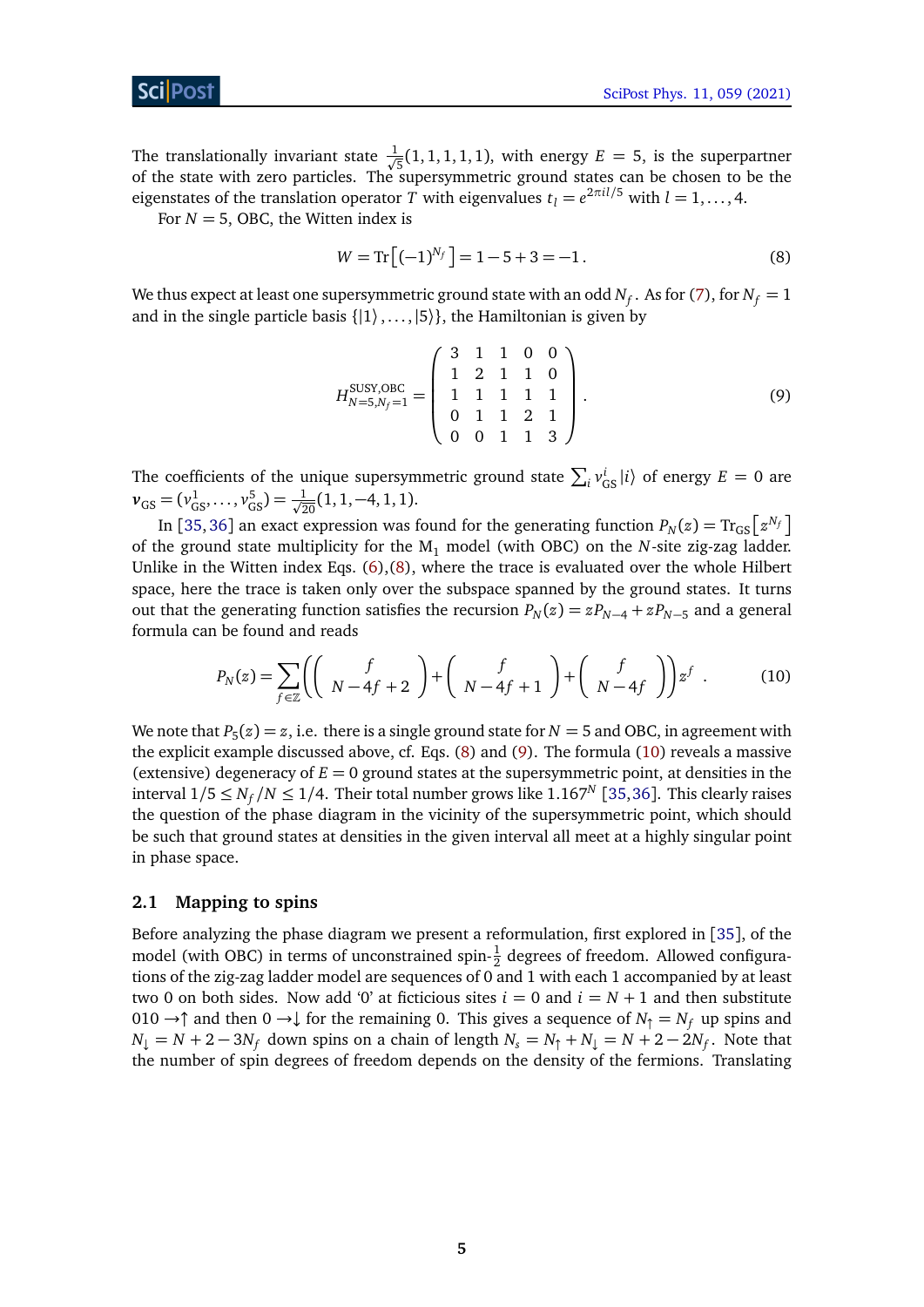various terms in *H* SUSY,OBC into the spin language gives

<span id="page-6-2"></span>
$$
H_{spin}^{SUSY,OBC} = N_s - 2 - 2 \sum_{j=1}^{N_s} \frac{1 + \sigma_{j+1}^z}{2}
$$
  
+ 
$$
\sum_{j=1}^{N_s-1} (\sigma_j^+ \sigma_{j+1}^- + \sigma_i^- \sigma_{j+1}^+) + \sum_{j=1}^{N_s-2} (\sigma_j^+ \frac{1 - \sigma_{j+1}^z}{2} \sigma_{j+2}^- + \sigma_j^- \frac{1 - \sigma_{j+1}^z}{2} \sigma_{j+2}^+)
$$
  
+ 
$$
2 \sum_{j=1}^{N_s-1} \frac{1 + \sigma_j^z}{2} \frac{1 + \sigma_{j+1}^z}{2} + \sum_{j=1}^{N_s-2} \frac{1 + \sigma_j^z}{2} \frac{1 - \sigma_{j+1}^z}{2} \frac{1 + \sigma_{j+2}^z}{2}
$$
  
+ 
$$
2 \frac{1 + \sigma_1^z}{2} + \frac{1 - \sigma_1^z}{2} \frac{1 + \sigma_2^z}{2} + \frac{1 + \sigma_{N_s-1}^z}{2} \frac{1 - \sigma_N^z}{2} + 2 \frac{1 + \sigma_N^z}{2}.
$$
 (11)

We remark that spin Hamiltonians with tri-linear coupling similar to those in  $H_{\rm spin}^{\rm SUSY, OBC}$  have been proposed in the context of superconducting circuits [[37](#page-21-0)] and recently realized experimentally [[38](#page-21-1)]. It would be thus interesting to investigate whether one could engineer and quantum simulate the specific Hamiltonian [\(11\)](#page-6-2) in these systems.

# <span id="page-6-0"></span>**3 Phase diagram**

#### <span id="page-6-1"></span>**3.1 Overview**

We explore the vicinity of the supersymmetric point by tuning the coupling constants  $V_3$  and *V*<sub>4</sub> of the Hamiltonian Eq. [\(4\)](#page-4-0) (with  $t = 1$ ,  $U = -1$ ). Our main results are summarized in the phase diagram in Fig. [2.](#page-7-1) It contains three gapped density-wave phases with periodicity three, four and five; and a critical Luttinger liquid phase with the density not frozen to a specific value but continuously tuned by two coupling constants. The latter results into incommensurate quasi-long-range order, known in the literature as a floating phase [[39](#page-21-2)]. The supersymmetric point emerges as a multicritical point between the gapped period-4 and period-5 phases and the critical floating phase with the density range  $1/5 < N_f/N < 1/4$ .

In the period-3 phase every third site is occupied by a fermion while the hopping is completely suppressed due to local constraints. Using a notation  $(n_i,\ldots,n_{i+p})$  for a repeated pattern of period *p* of particle densities, the resulting three ground states are classical of the form  $(1,0,0)$  (and  $(0,1,0)$  and  $(0,0,1)$  respectively) and are decoupled in the sense they are invariant under the action not only of the full Hamiltonian Eq. [\(4\)](#page-4-0) but also of its individual terms. They also span (in the thermodynamic limit) the  $N_f/N = 1/3$  sector and are thus decoupled from each other and the rest of the Hilbert space. An example of the local density profile in the period-3 phase is presented in Fig.  $3(a)$  $3(a)$ . In the period-5 phase the density is fixed to  $1/5$ . Here, every fifth site is occupied, however, by contrast to the period-3 phase, quantum fluctuations are not suppressed. As a result the density profile is different from  $(1, 0, 0, 0, 0)$ , as shown in Fig. [3\(](#page-8-0)c). The density of the period-4 phase is fixed to 1/4. The density profile is very different from the previous two cases: single particles resonate between two nearest-neighbor sites followed by two empty sites (see Fig.  $3(b)$  $3(b)$ ). Based on the numerical results, we have phenomenologically established that the valence-bond solid type pattern (0.5, 0.5, 0, 0) is an exact ground state along a line  $V_3 = V_4$  for  $0.8 \lesssim V_3$ ,  $V_4 \leq 1$ , see the dash-dotted line in Fig. [2.](#page-7-1)

The remaining part of the phase diagram is occupied by a floating phase. The density of the ground state varies inside the phase and is controlled by both coupling constants  $V_3$  and *V*4 . In systems with OBC open edges act as a local impurity and induce Friedel oscillations. In turn, the latter lead to standing density waves, a few examples of which are provided in Fig. [3\(](#page-8-0)d)-(f). Below we provide further details on the phases and phase boundaries.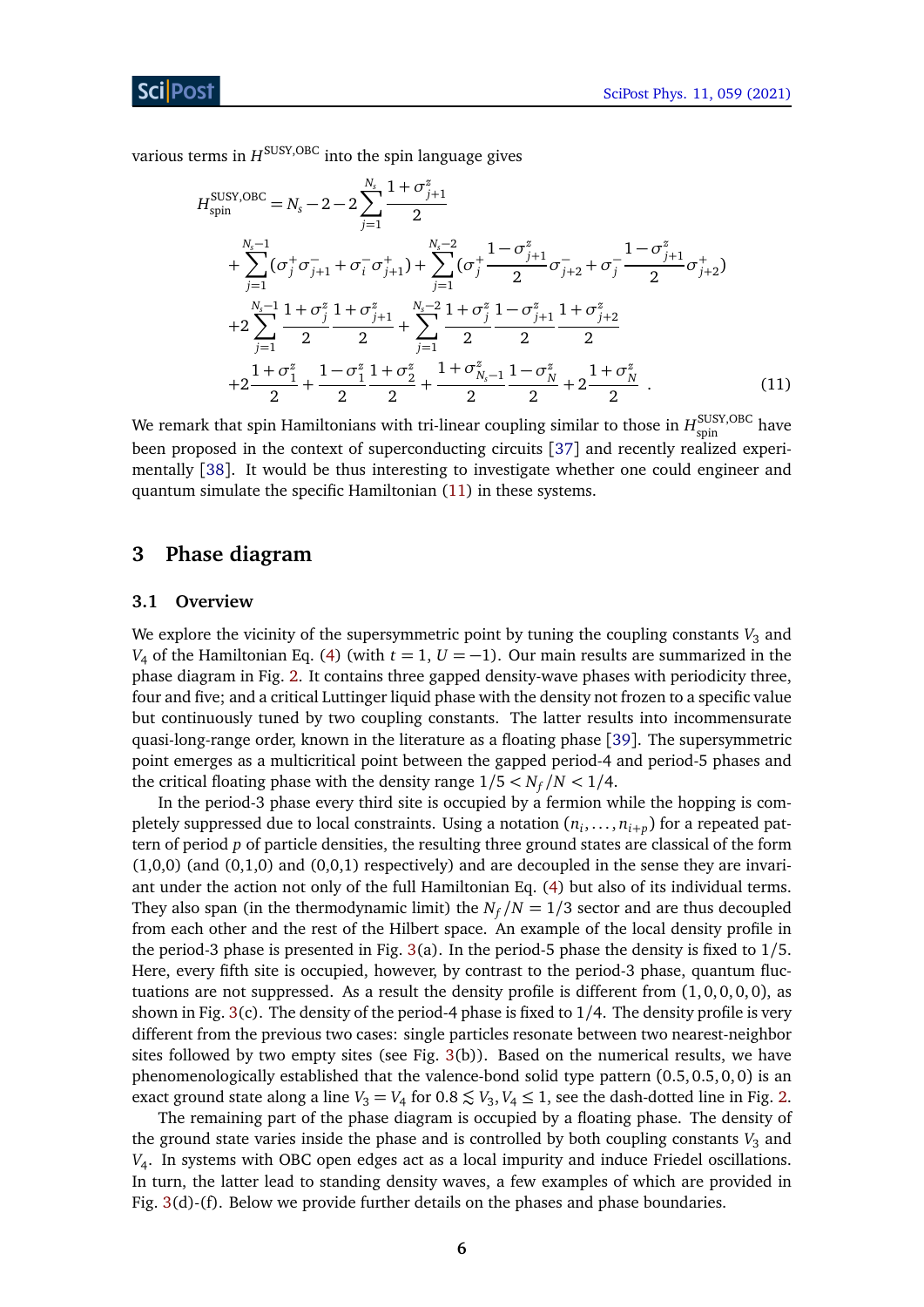<span id="page-7-1"></span>

Figure 2: Phase diagram of constrained fermion model Eq. [\(4\)](#page-4-0) on a zig-zag ladder as a function of third and fourth nearest neighbor interactions *V*<sup>3</sup> , *V*<sup>4</sup> . The supersymmetric point (red dot) is a multicritical point between period-4 (yellow) and period-5 (blue) gapped phases and the floating phase. At small *V*<sup>3</sup> and *V*<sup>4</sup> sufficiently positive, the system is in the classical period-3 phase. Dotted lines are equal-density lines inside the floating phase. The dash-dotted line marks the location where the valence-bond solid type pattern  $(0.5, 0.5, 0, 0)$  is the exact ground state. The dashed green lines indicate the estimated boundaries of period-3 phase delimited by the leading instabilities given by the three single and double defects  $V_3^{d,d,d}$ 3 and *V* 2*d*,2*d*,2*d*  $\frac{a_1}{3}$ , cf. Sec. [3.3.](#page-9-0)

#### <span id="page-7-0"></span>**3.2 Floating phase**

In the thermodynamic limit the density changes continuously inside the floating phase. We extract the density by averaging the local density over a number of sites as

$$
\bar{n} = \overline{\langle n_i \rangle} = \sum_{i=i_{\text{min}}}^{i_{\text{max}}} \frac{n_i}{i_{\text{max}} - i_{\text{min}} + 1}.
$$
\n(12)

The interval  $[i_{\min}, i_{\max}]$  over which we average always lies between two local maxima, as indicated by the red arrows in Fig. [3\(](#page-8-0)d)-(f). This way, even if the wave-vector *q* is close to a commensurate value (which is in particular relevant in the vicinity of the periodic densitywave phases, cf. also Figs. [4,](#page-8-1)[7,](#page-11-1)[8,](#page-13-0)[11\)](#page-15-2), we obtain meaningful results. To reduce the edge effects we start with the maxima located at a distance of 20-80 sites from the edges. In Fig. [4](#page-8-1) we demonstrate how the density changes across the floating phase for two selected cuts across the phase diagram. In Fig.  $4(a)$  $4(a)$  the cut at  $V_4 = 0.8$  goes through the period-4 phase reflected in a pronounced plateau at 1*/*4 filling. Fig. [4\(](#page-8-1)b) shows how the density changes between the period-3 and period-5 phases in the upper part of the phase diagram along  $V_4 = 2$ . By mapping the density profiles throughout the phase diagram we extract equal-density lines shown in the phase diagram in Fig[.2.](#page-7-1)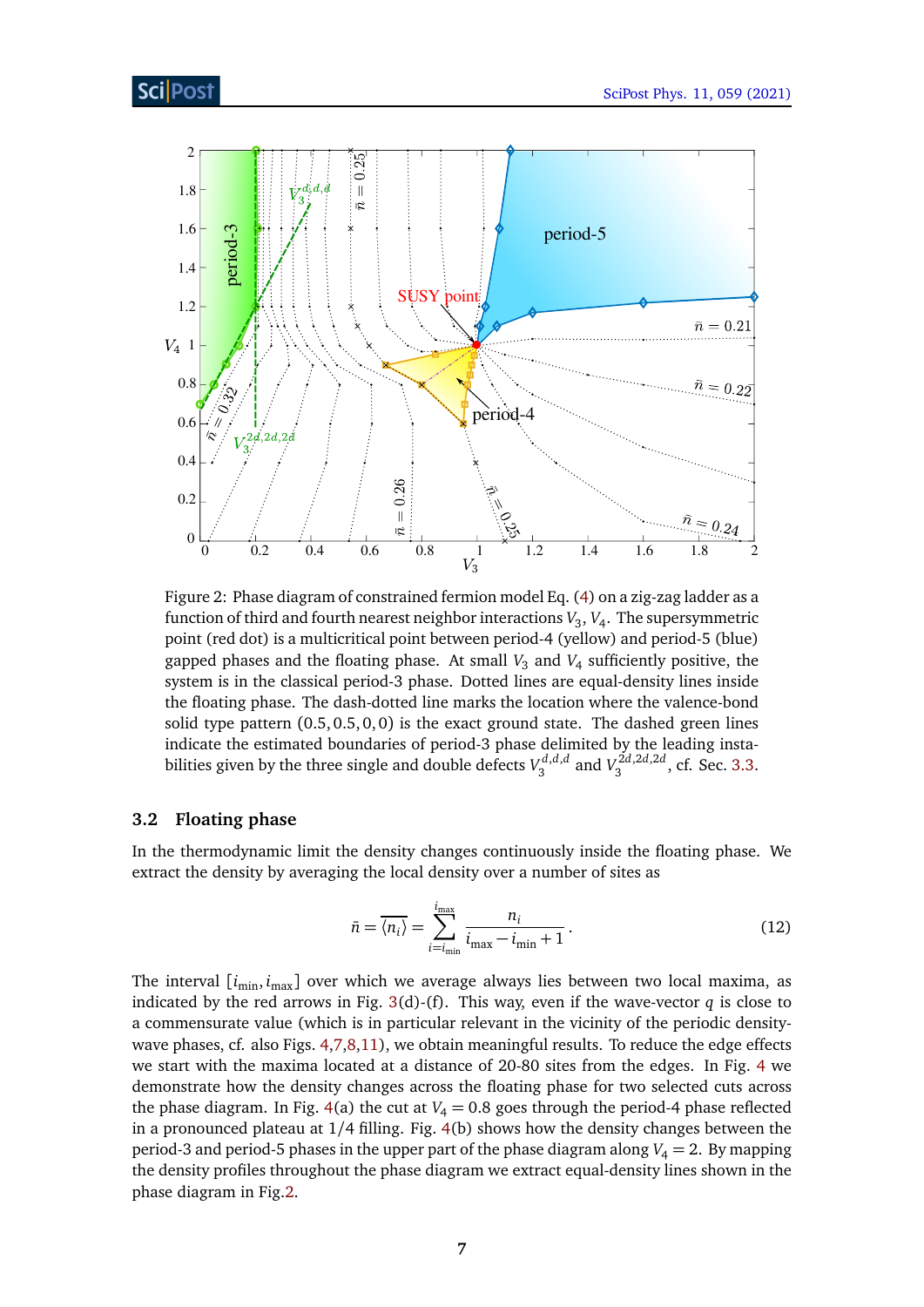<span id="page-8-0"></span>

Figure 3: Local density profiles inside (a) period-3, (b) period-4, (c) period-5, and (d)-(f) floating phases. All presented profiles are computed for  $N = 361$ . For clarity, panels (a)-(c) show only the central part of the profile. In (d)-(f) the average density has been calculated between the peaks marked by the red arrows.

<span id="page-8-1"></span>

Figure 4: Average density  $\bar{n}$  as a function of coupling constant *V*<sub>3</sub> along (a) *V*<sub>4</sub> = 0.8 and (b)  $V_4 = 2$ . The density changes continuously inside the floating phase. Finitesize corrections are reflected in errorbars and are equal to 1*/N*. (a) A plateau at 1*/*4 corresponds to the ordered period-4 phase. In (b) the density interpolates between the period-3 and period-5 phases through the floating phase. The blue and red data points correspond to system sizes  $N = 361$ ,  $N = 601$  respectively (and analogously in subsequent figures).

Surprisingly, part of the floating phase with the density range  $1/5 < \bar{n} < 1/4$  collapses into the supersymmetric point in the "wedge" delimited by the period-4 and period-5 phases, cf. Fig. [2,](#page-7-1) and re-emerges on the other side of the wedge, within the same density range. The observed collapse leads to an extensive degeneracy of the ground states within the specified density range, resulting in the superfrustration at the supersymmetric point.

The floating phase is a critical phase in the Luttinger liquid universality class. We check this by extracting the central charge from the scaling of the entanglement entropy with the block size in open systems. According to conformal field theory (CFT), the entanglement entropy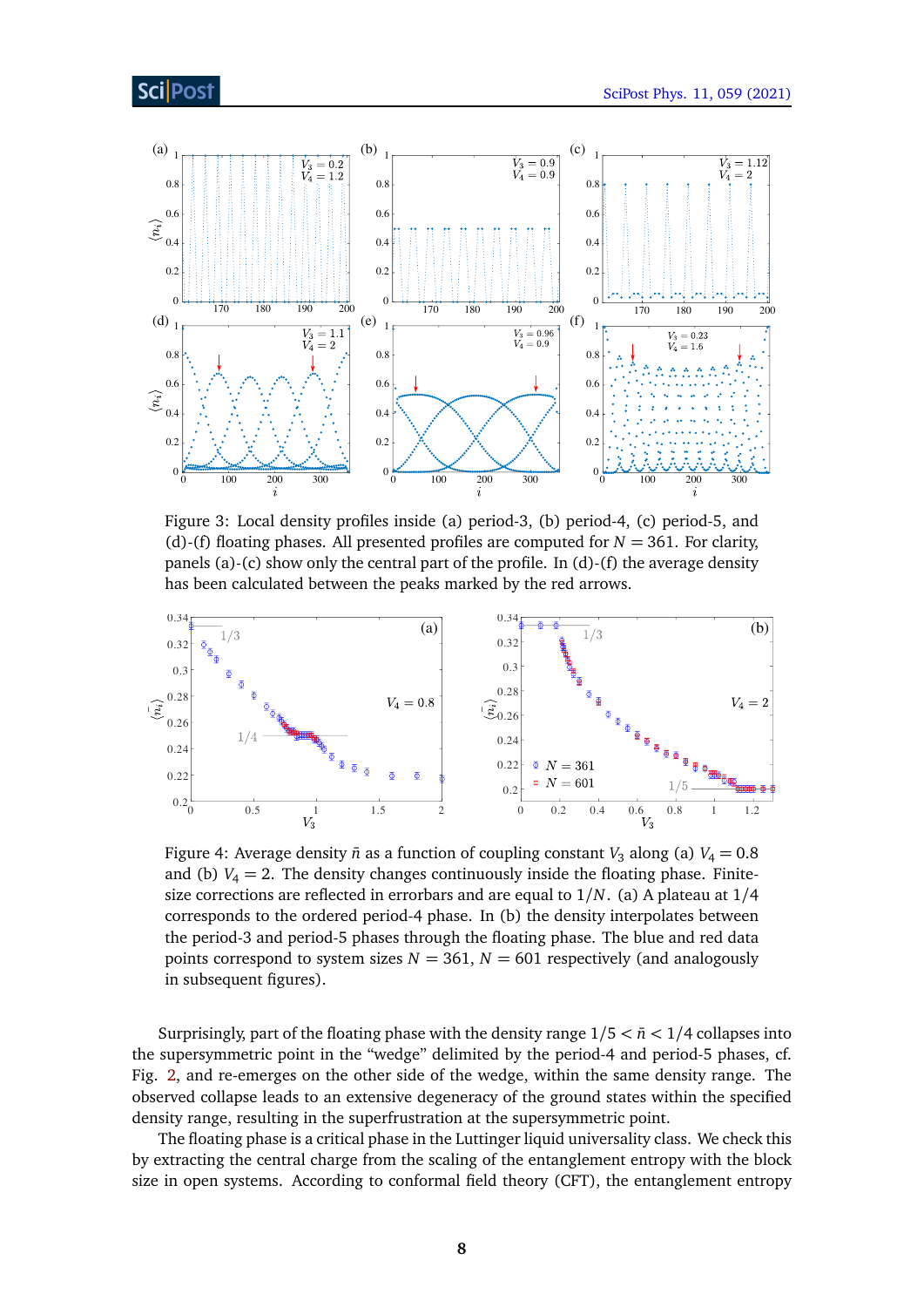<span id="page-9-1"></span>

Figure 5: Scaling of entanglement entropy *S*(*l*) as a function of conformal distance  $d(l) = \frac{2N}{\pi} \sin\left(\frac{\pi l}{N}\right)$  $\frac{n}{N}$ ) at various points inside the floating phase with  $1 \ll l \ll N$  the size of a sub-block of consecutive ladder sites. The numerical values of the central charge extracted from the slope of the entanglement entropy are in good agreement with the theory prediction  $c = 1$  for a Luttinger liquid.

scales as [[40](#page-21-3)]

$$
S_N(l) = \frac{c}{6} \ln d(l) + s_1 + \log g \,, \tag{13}
$$

where *d*(*l*) is the conformal distance  $d(l) = \frac{2N}{\pi} \sin\left(\frac{\pi l}{N}\right)$  $\frac{\pi l}{N}$ ), *l* is a size of the sub-block (1  $\ll l \ll N$ ) and  $s_1$  and g are non-universal. Friedel oscillations of the local density cause significant oscillations in the entanglement entropy profile. Nevertheless, when the system size is sufficiently large to accommodate many oscillations they can be safely averaged out, for example, by fitting the local maxima as shown in Fig. [5.](#page-9-1) The obtained values for the central charge at various points in the floating phase agree within 5% with the CFT prediction  $c = 1$  for a Luttinger liquid.

We close this section by commenting on the criticality of ground states at the supersymmetric point. The issue was analysed in [[23,](#page-20-2) [35](#page-20-13)], by studying the response of the model with PBC to a twist in the boundary conditions. The conclusion was that, while many of the supersymmetric ground states are gapped, some show critical behavior compatible with the number *k* unitary minimal model of  $\mathcal{N}=2$  superconformal field theory, with central charge  $c_k=\frac{3k}{k+1}$  $\frac{3K}{k+2}$ with *k* even. Our present analysis is complementary to this approach, but it does suggest that, at the supersymmetric point, critical states exist at all (rational) fillings between 1/5 and 1/4. Such states can be obtained by following the floating phase state at given filling into the supersymmetric point.

#### <span id="page-9-0"></span>**3.3 Boundary of the period-3 phase**

An estimate of the location of the boundary of the period-3 phase can be obtained via the following argument. Given the exclusion rule, the only possible density pattern at filling  $N_f/N = 1/3$  is of the form ..100100... Let us now imagine taking one particle out  $N_f \rightarrow N_f - 1$ . The resulting 'size 5' hole can split into three independent 'size 3' holes, that is to say, defect patterns  $d = 0.10010001001...$ , where we have highlighted the position of the defect in red. Let us further assume PBC and denote the fully packed state and the state with the defects *d* as  $|\psi\rangle = |..100100..\rangle$  and  $|\psi^{d,d,d}\rangle = |..d..d..d..\rangle$ , respectively. We then find for the potential energy difference  $\Delta V = \langle \psi^{d,d,d} | H(t=0) | \psi^{d,d,d} \rangle - \langle \psi | H(t=0) | \psi \rangle = 4 - 8V_3 + 3V_4$ , where  $H(t = 0)$  is the Hamiltonian Eq. [\(4\)](#page-4-0) evaluated at zero hopping.

Furthermore, each of the defects *d* has a unit-strength hopping amplitude, giving a kinetic energy of *∆K* = −2 per defect in the large-*N* limit. Assuming that the defects are far apart and independent gives as energy difference between the defect and the fully packed states

$$
\Delta E^{d,d,d} = 3\Delta K + \Delta V = -8V_3 + 3V_4 - 2. \tag{14}
$$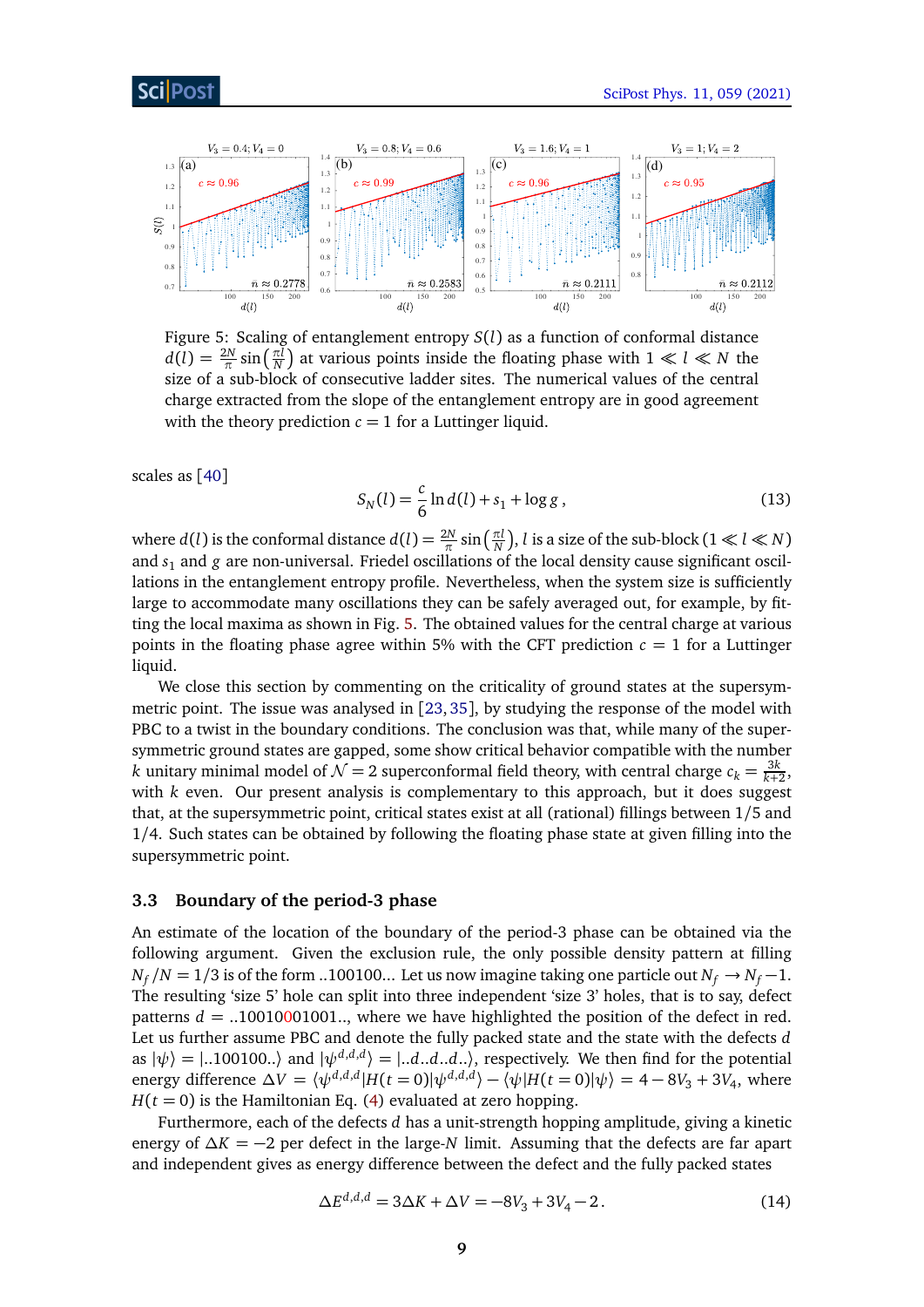Setting  $\Delta E^{d,d,d} = 0$  provides the estimated phase boundary, which corresponds to the line  $V_3^{d,d,d} = (3V_4 - 2)/8.$ 

Repeating the exercise for a combination of a 'size 4' hole (double defect 2*d*) plus a defect *d* gives

$$
\Delta E^{2d,d} = 4 - 6V_3 + V_4 - 4 = -6V_3 + V_4, \qquad (15)
$$

where we used that in leading order each of the holes can hop with unit amplitude. This gives as phase boundary  $V_3^{2d,d} = \frac{V_4}{6}$  $\frac{1}{6}$ . The relative potential energy for a size-5 hole (triple defect 3*d*) is

$$
\Delta E^{3d} = 4 - 4V_3. \tag{16}
$$

We note that the triple defect does not involve a direct hopping term, i.e. hopping between two 3*d* defects. More specifically, it is connected by the kinetic term to adjacent pairs of defects of the form 2*d*, *d* or *d*, 2*d*. Such terms represent corrections to our simplified treatment, where we only consider defects which are far apart from each other. The relative potential energy  $\Delta E^{3d}$  crosses zero at the line  $V_3^{3d} = 1$ . Taken together, the three lines  $V_3^{d,d,d}$ 3 , *V* 2*d*,*d*  $V_3^{2d,d}$  and  $V_3^{3d}$ provide a first approximation to the boundary of the period-3 phase.

Interestingly, we find that for *V*<sup>4</sup> sufficiently positive, the leading instability of the fully packed period-3 phase is to a configuration with  $N_f = \frac{N}{3} - 2$  particles. Assuming that the 6 resulting defects group as 2*d*, 2*d*, 2*d*, we find a potential energy difference  $\Delta V = 8 - 10V_3$ . The nearest neighbour hopping terms in *H* of the bare particles, cf. Fig. [1,](#page-4-1) lead to unit-strength hopping of the double defects 2*d*, so that the estimated energy difference is,

$$
\Delta E^{2d,2d,2d} = 2 - 10V_3, \tag{17}
$$

putting the phase boundary at  $V_3^{2d,2d,2d} = 1/5$ .

The instabilities  $V_3^{d,d,d}$  $V_3^{d,d,d}$  and  $V_3^{2d,2d,2d}$  meet at the corner  $(V_3, V_4) = (1/5, 6/5)$ , where, in our simple reasoning, they are degenerate with other patterns such as 2*d*, *d* and 2*d*, 2*d*, *d*, *d*. Together these two lines establish an estimated phase boundary of the period-3 phase, which agrees well with the numerical findings, cf. the dashed green lines in Fig. [2.](#page-7-1)

Clearly, our reasoning here is not exact as (i) there are finite size corrections, (ii) there is a dependence on boundary conditions (open vs periodic) and (iii) the actual lowest energy states at  $N_f = \frac{N}{3} - 1$  and  $N_f = \frac{N}{3} - 2$  are hybridizations of the single and double defect states described in the above. Nevertheless, the agreement of  $V_3^{d,d,d}$  $N_3^{d,d,d}$  and  $V_3^{2d,2d,2d}$  with the numerically found phase boundaries is excellent for sufficiently large system sizes.

In order to get further insight into the nature of the transition out of the period-3 phase we look at the energy level crossings in the immediate vicinity of the phase boundary. Because the total number of fermions is a conserved quantum number, on a finite size system we expect to see a set of explicit level crossings between the fully-packed period-3 state, and the states with one, two etc. particles less. We perform the simulation on systems with OBC and  $N = 31$  and  $N = 49$ . OBC favors first and last sites to be occupied by the fermion, thus the fully packed period-3 state has in total  $N_f = \frac{N-1}{3} + 1$  fermions. We look at the level crossing between this state and the states with one and two particles less. Based on the results presented in Fig. [6](#page-11-2) we conclude that the single particle instability is a relevant excitation out of period-3 phase for  $V_4 \lesssim 1.2$ , while for  $V_4 \gtrsim 1.2$  the system is driven out of the period-3 phase by the double-fermion instability. In section [3.5](#page-12-0) we find that this change of behaviour is connected to a doubling of the dominant density profile wave-vector *q* in the floating phase. In the vicinity of the period-3 phase, it changes from  $q = 2\pi N_f/N$  for  $V_4 \lesssim 1.2$  to  $q = 4\pi N_f/N$  for  $V_4 \gtrsim 1.2$ .

The commensurate-incommensurate transition between the ordered and the floating phases is expected to be in the Pokrovsky-Talapov universality class [[41](#page-21-4)]. In Fig. [7](#page-11-1) we show how density changes in the vicinity of the period-3 phase boundary. We fit our DMRG data with  $A|V_3 - V_3^c|^{\tilde{\beta}}$ , where  $\tilde{\beta} = 1/2$  is a Pokrovsky-Talapov critical exponent, and *A* and  $V_3^c$  are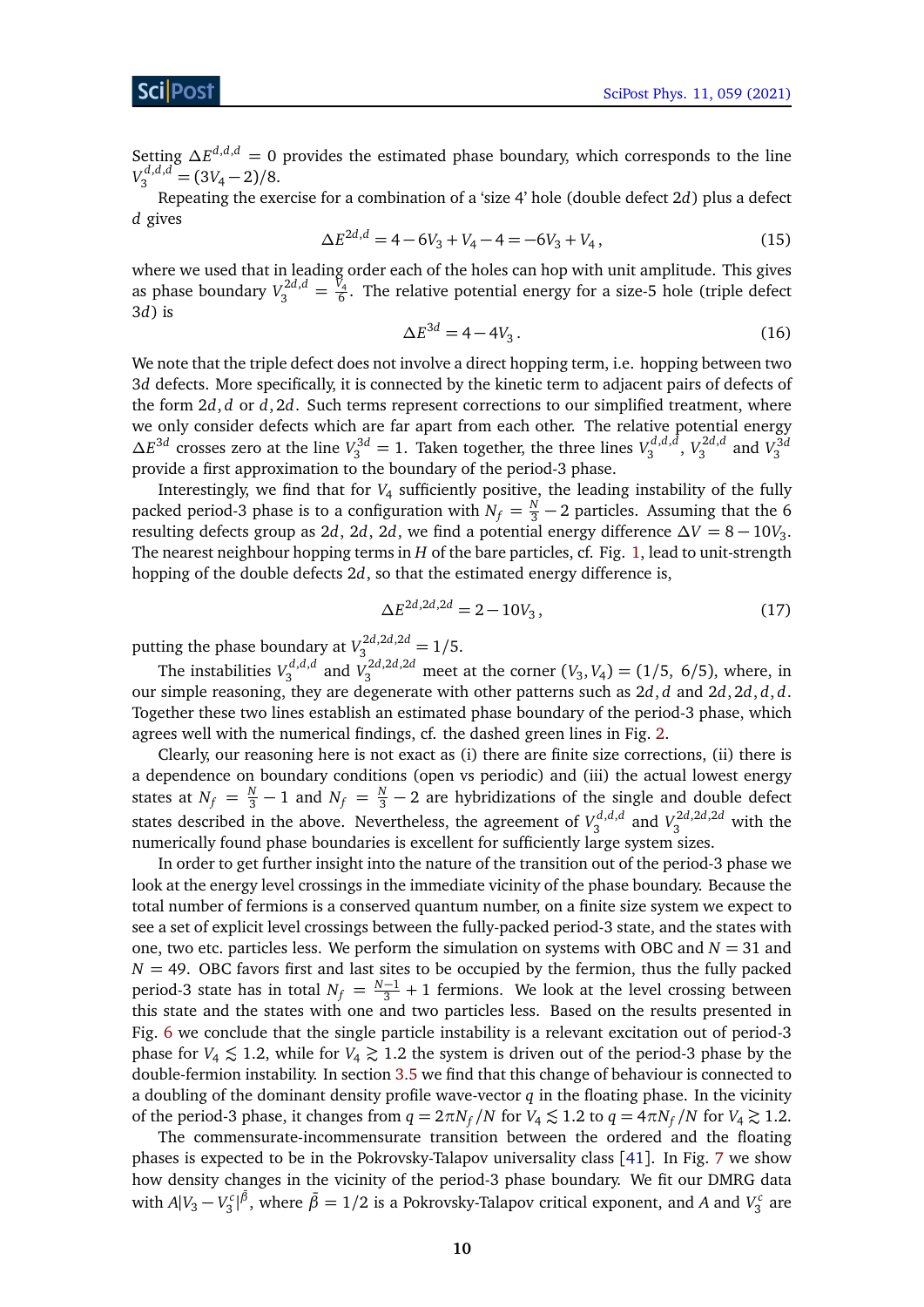

<span id="page-11-2"></span>

Figure 6: Crossings of the ground state energy for systems with OBC in the vicinity of the period-3 phase boundary and  $N = 31$  (top) and  $N = 49$  (bottom) between the fully packed state with  $N_f = \frac{N-1}{3} + 1$  (green), one fermion less (blue) and two fermions less (red). The interval of the single-particle instability  $\delta V_3$  is indicated on panels (a)-(e) and is decreasing with *N*, indicating its finite-size nature. Upon increasing  $V_3$  for  $V_4 = 1$  (a)-(b) the ground state changes from the fully packed state to a state with one fermion less, then with two fermions less etc. However, starting from  $V_4 \approx 1.2$  and above the width of the single-fermion instability vanishes rapidly with the system size and for sufficiently large system the period-3 state changes directly into a state with two fermions less. For  $V_4 = 1.4$  we do not observe a single-fermion instability as a ground state for  $N = 49$  and larger; for  $V_4 = 2$  a single-fermion instability does not show up for systems as small as  $N = 31$ .

<span id="page-11-1"></span>

Figure 7: Average density  $\bar{n}$  as a function of coupling constant  $V_3$  along (a) an oblique cut  $V_4 = 1 - V_3$ , and two horizontal cuts along (b)  $V_4 = 1.2$  and (c)  $V_4 = 2$ . Solid lines are results of the fit  $\propto |V_3 - V_3^c|^{\tilde{\beta}}$  with critical value  $V_3^c$  as a fitting parameter and Pokrovsky-Talapov critical exponent  $\bar{\beta} = 1/2$ .

the two fitting parameters. Agreement with the field-theory prediction is remarkable for all cuts, below and above  $V_4 = 1.2$ , indicating that the double-fermion instability discussed above does not change the nature of the transition in the thermodynamic limit.

#### <span id="page-11-0"></span>**3.4 Period-4 phase**

By contrast to the period-3 and period-5 phases, where (up to quantum fluctuations) a fermion occupies a single site followed then by 2 or 4 empty sites, the density profile of the period-4 phase is fundamentally different: the fermion resonates between two nearest-neighbor sites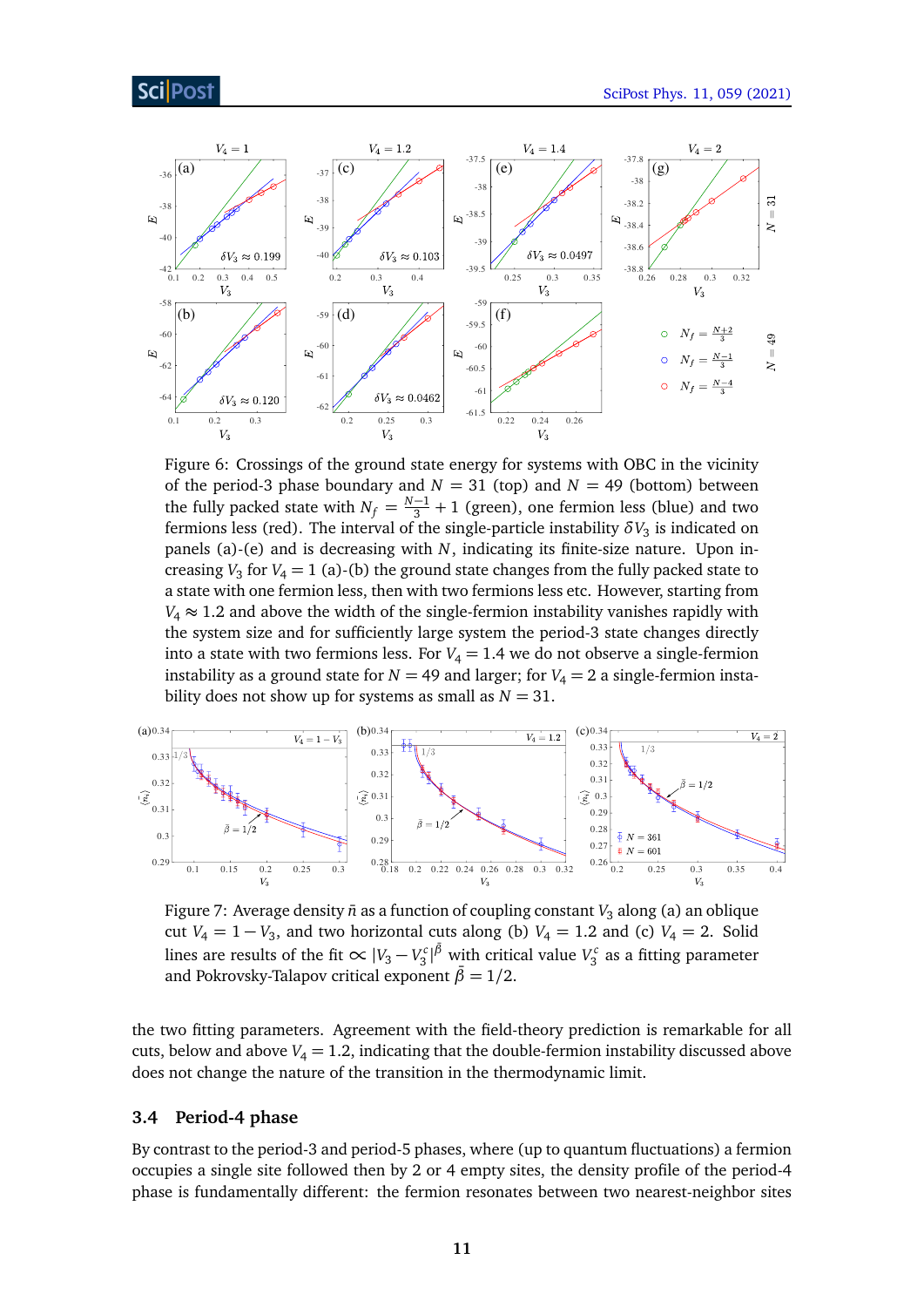ScilPos

followed by two nearly empty sites. This state is reminiscent of a valence-bond solid (VBS) state in quantum magnets.

Phenomenologically we have established that the pattern (0.5, 0.5, 0, 0) corresponds to an (approximate) ground state along a line  $V_3 = V_4$  starting from  $V_3$ ,  $V_4 \approx 0.8$  and up to the supersymmetric point  $V_3$ ,  $V_4 = 1$ , cf. the dash-dotted line in Fig. [2.](#page-7-1) At the supersymmetric point, it is easily checked that state (assuming  $N = 4N_f - 2$  and OBC)

<span id="page-12-2"></span>
$$
\frac{1}{2^{N_f/2}}(c_1^\dagger - c_2^\dagger)(c_5^\dagger - c_6^\dagger)\dots(c_{N-1}^\dagger - c_N^\dagger)|0\rangle\tag{18}
$$

is annihilated by both  $Q$  and  $Q^\dagger$  and is thus a  $E=0$  supersymmetric ground state of  $H^{\rm SUSY, OBC}$ [[35](#page-20-13)]. We have observed that within the period-4 phase, essentially the same VBS state survives as ground state of *H* along the line  $V_3 = V_4 = a$ ,  $0.8 \le a < 1$ .

This is easiest established for periodic boundary conditions (PBC) and  $N = 4N_f$ , where the VBS state

<span id="page-12-1"></span>
$$
\frac{1}{2^{N_f/2}}(c_1^{\dagger}-c_2^{\dagger})(c_5^{\dagger}-c_6^{\dagger})\dots(c_{N-3}^{\dagger}-c_{N-2}^{\dagger})|0\rangle \tag{19}
$$

(together with three similar states obtained by translating [\(19\)](#page-12-1) over 1, 2 or 3 sites) is an exact eigenstate of *H* with energy  $E = -N - N_f(a - 1)$ .

For OBC the situation is more subtle. Away from the edges the VBS pattern (0.5, 0.5, 0, 0) is again favored by the Hamiltonian with  $V_3 = V_4 = a$ , 0.8  $\le a < 1$ , but there are corrections near the edges. In addition, for *N* odd ( $N = 4N_f \pm 1$ ), the VBS pattern requires a breaking of the left-right reflection symmetry  $i \leftrightarrow N - i$  of the ground state (we indeed observe such symmetry breaking produced in our numerical DMRG procedure). For *N* even ( $N = 4N_f - \sigma$ ,  $\sigma$  = 0, 2), the finite size corrections to the PBC ground state can be understood in two ways: either one has to deform the Hamiltonian *H* at the boundaries to make the VBS state [such as [\(18\)](#page-12-2)] an eigenstate or one has to modify the state itself to be an eigenstate of *H*. Assuming  $N = 4N_f - 2$  for specificity, in the former case if we modify the Hamiltonian into  $H^a$ , defined as

$$
H^{a} = H + a(2n_{1} + n_{2} + n_{N-1} + 2n_{N}),
$$
\n(20)

the VBS state eq. [\(18\)](#page-12-2) is once again an exact eigenstate, with  $E = -N + (N_f + 2)(a - 1)$ , and it is a ground state for  $a < 1$  close enough to  $a = 1$ . In the latter case, considering *H* instead, the VBS state is modified near the edges. For example, for  $N = 10$ ,  $N_f = 3$ , and  $V_3 = V_4 = 0.9$ , the ground state has densities

$$
(n_1, n_2, \dots, n_N) =
$$
  
(0.7323, 0.2605, 0.0072, 0.0007, 0.4993, 0.4993, 0.0007, 0.0072, 0.2605, 0.7323) (21)

recovering thus the pattern  $\approx$  (0.5, 0.5, 0, 0) in the bulk.

As shown in Fig. [8\(](#page-13-0)b) the exact line terminates at  $V_3 = V_4 \approx 0.8$  with the Pokrovsky-Talapov transition into the floating phase with density  $N_f/N > 1/4$ . The density scales towards the transition with the Pokrovsky-Talapov critical exponent  $\bar{\beta} = 1/2$ . The location of the critical point is affected by noticeable finite-size effects. The transition across the remaining two sides of the period-4 phase is into the floating phase with lower density  $N_f/N < 1/4$ . In Fig[.8\(](#page-13-0)a) we show how the density scales approaching the period-4 phase from above (larger *V*<sub>4</sub>). The results suggest that the transition remains in the Pokrovsky-Talapov universality class.

#### <span id="page-12-0"></span>**3.5 Period-5 phase**

The density profile in the period-5 phase has a characteristic pattern with peaks every 5 sites and small but non-zero values in between. Below we argue that the change in the local density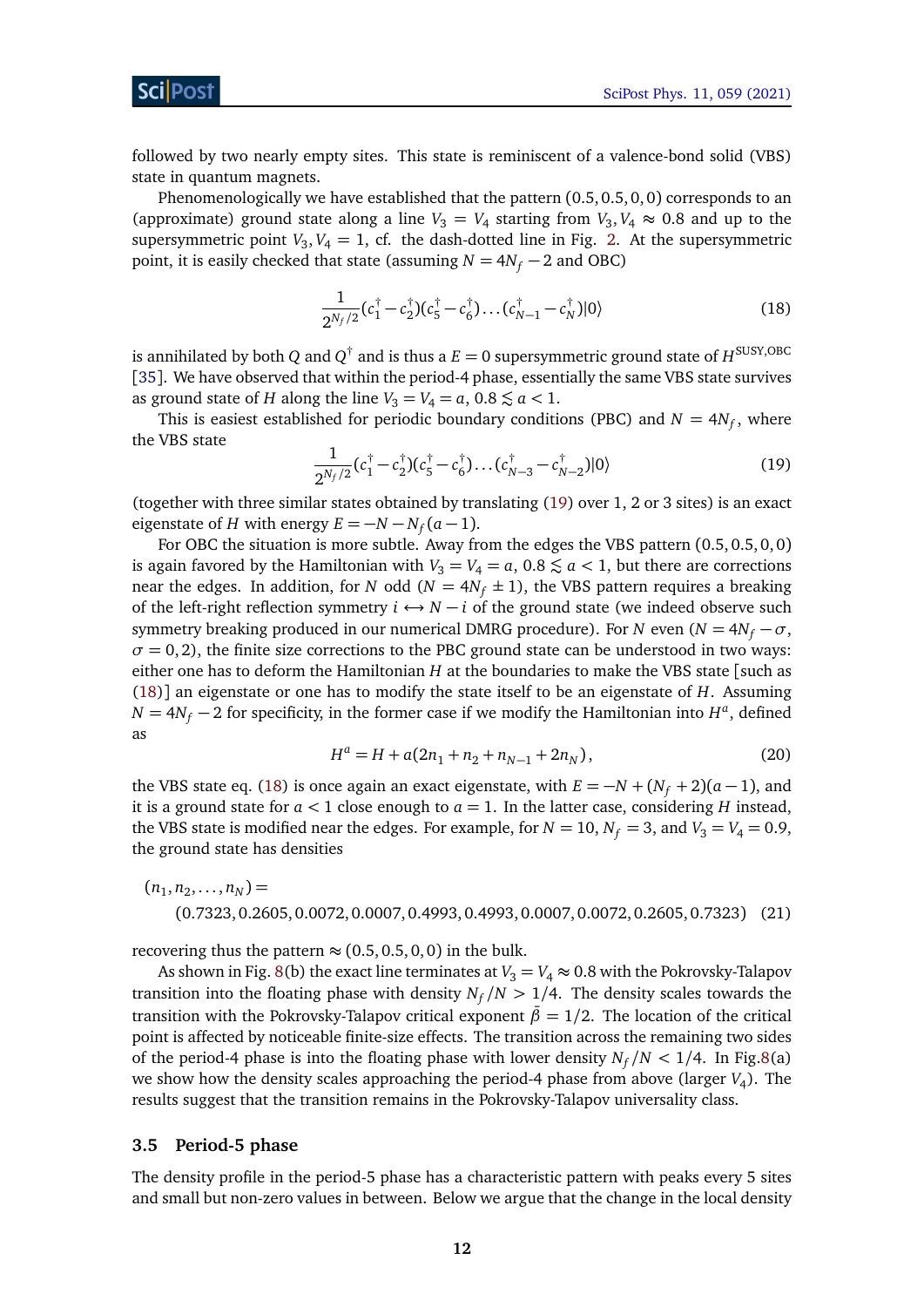<span id="page-13-0"></span>

Figure 8: Average density  $\bar{n}$  as a function of coupling constant  $V_{3,4}$  (a) along the vertical cut at  $V_3 = 0.85$  and (b) along the oblique cut  $V_4 = V_3$ . Solid lines are results of the fit  $\propto |V_3 - V_3^c|^{\tilde{\beta}}$  with critical value  $V_3^c$  as a fitting parameter and Pokrovsky-Talapov critical exponent  $\beta = 1/2$ .

<span id="page-13-1"></span>

Figure 9: Local density profile for three different points inside the period-5 phase. Change of the dominant wave-vector from  $q = 2\pi/5$  ( $V_4 = 2$ ,  $V_3 = 1.6$ ) to  $q = 4\pi/5$  $(V_4 = 2, V_3 = 1.2)$  is reflected with the pronounced change of curvature of the local density between the main period-5 peaks.

curve of the four quasi-unoccupied sites from concave to convex (see Fig. [9\)](#page-13-1) is due to the dominant density wave-vector *q* changing its value from  $2\pi/5$  to  $4\pi/5$ . The observed doubling of the wave-vector can be understood from the following analysis of a finite size system with PBC, where we add a symmetry breaking term that induces the density profile.

As an example, consider the ladder with PBC, 15 sites, 3 particles. Starting at the supersymmetric point  $V_3 = 1$ ,  $V_4 = 1$ , we observe 7 degenerate  $E = 0$  ground states, with eigenvalues  $t_l$  of the translation operator given by

$$
t_l = \exp(l\frac{2\pi i}{15}), \quad l = 0, \pm 3, \pm 5, \pm 6.
$$
 (22)

In each of these states the density profile is flat at value 1*/*5. We then break the symmetry (both the supersymmetry and the translational invariance) by adding a term

$$
H_{\epsilon} = -\epsilon (n_1 + n_6 + n_{11}).
$$
\n(23)

Due to the strict ground state degeneracy, any  $0 < \epsilon \ll 1$  immediately breaks the symmetry and leads to a ground state with characteristic period-5 density profile. This same pattern arises in the setting with OBC for large enough system sizes.

The qualitative form of the fluctuations in the density profile after breaking the symmetry can be understood as follows. The perturbation away from the supersymmetric point breaks the ground state degeneracy. For example, it turns out that  $V_3 = 1.2$ ,  $V_4 = 2$  gives a pair of ground states with  $l = \pm 3$ , while  $V_3 = 1.6$ ,  $V_4 = 1.6$  has two ground states with  $l = \pm 6$ .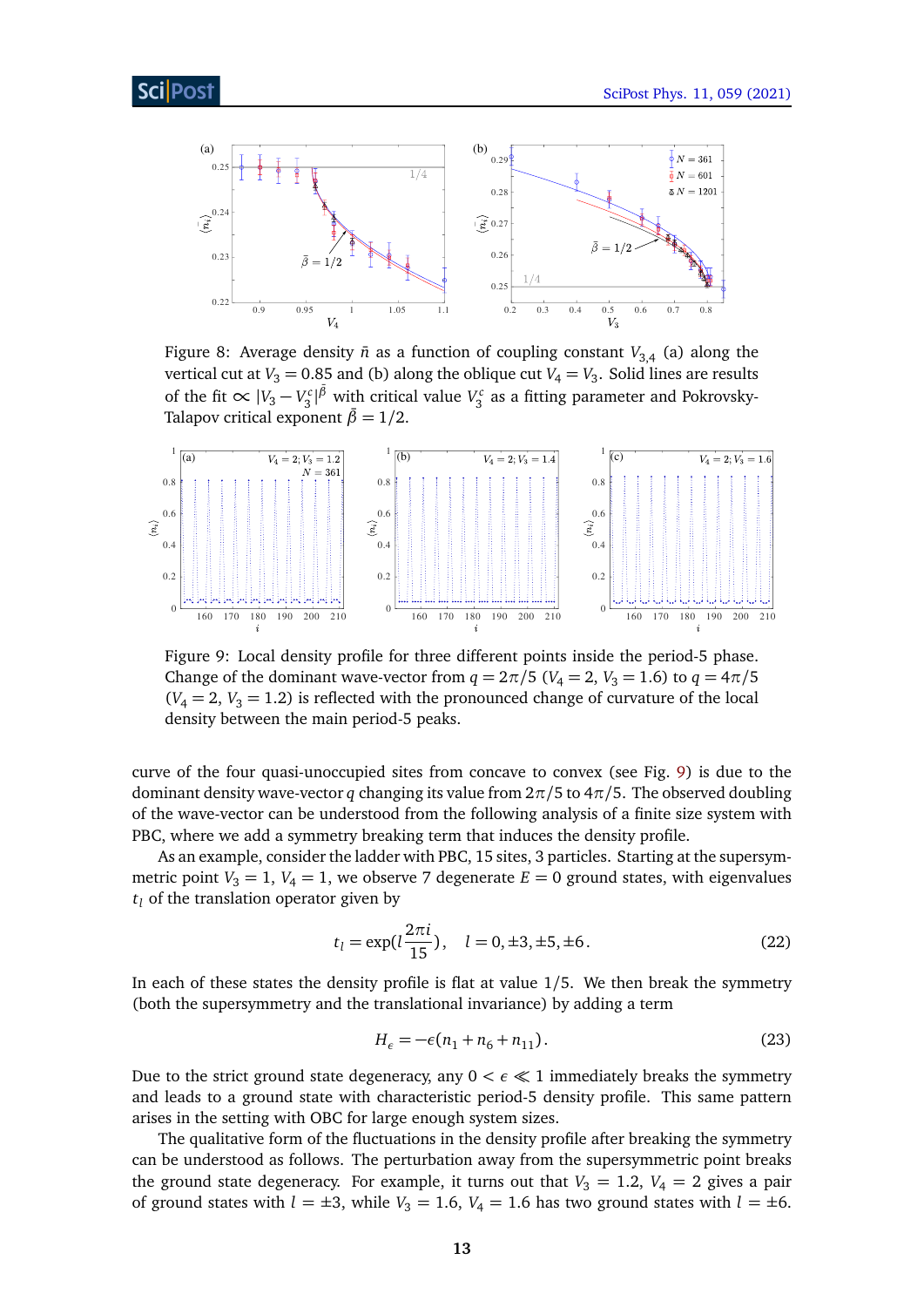<span id="page-14-0"></span>

Figure 10: Phase diagram of Fig. [2](#page-7-1) with indicated region (magenta), where the dominant ground state density wave vector  $q > 2\pi/3$ . Dash-dotted lines indicate the two cuts along which we vary the on-site potential *U* as presented in Fig[.12](#page-16-0)

Turning on *ε* leads to a ground state that is a superposition of states with all five momenta satisfying  $t_l^5 = 1$ , but we observe from the numerical solution that the convexity of the density profile follows the pattern at  $\epsilon = 0$ .

For  $V_3 = 1.2$ ,  $V_4 = 2$ , among the states with  $l = \pm 3$ , the symmetry breaking term favors the following combination of these states

$$
|\nu_3\rangle = \sqrt{\frac{2}{5}} \sum_{i=1}^{4} \cos\left(i\frac{2\pi}{5}\right) |i, i+5, i+10\rangle, \tag{24}
$$

which also provides the leading contribution to the density profile

$$
n_i = \langle v_3 | c_i^{\dagger} c_i | v_3 \rangle = \frac{2}{5} \cos\left(i\frac{2\pi}{5}\right)^2 = \frac{1}{5} [1 + \cos\left(i\frac{4\pi}{5}\right)],\tag{25}
$$

with *q*-vector of  $4\pi/5$ . For  $V_3 = 1.6$ ,  $V_4 = 1.6$ , the analogous analysis with  $l = \pm 6$  leads to a density pattern with *q*-vector 8*π/*5, which is equivalent to 2*π/*5. This explains the change of the behaviour of the local profiles between the dominant density peaks observed in Fig. [9](#page-13-1) from concave to convex.

Scanning the density profiles in the period-5 phase, we find that the *q*-vector is always 2*π/*5 or 4 $\pi$ /5 depending on  $V_3$  and  $V_4$ . This pattern extends to the rest of the phase diagram, cf. Fig. [10:](#page-14-0) for low enough values of *V*<sub>4</sub> the *q*-vector equals  $2π*n*$  with  $n = N_f/N$  the fermion density, but for higher values of  $V_4$  we find double that value,  $q = 4\pi n$ . Interestingly, the line separating the two behaviours connects to the period-3 phase at the cusp point ( $V_3 = 1/5, V_4 = 6/5$ ) where the leading instability out of the period-3 phase changes from 1-particle to a 2-particle instability, as discussed in section [3.3.](#page-9-0)

In analogy with the commensurate-incommensurate transitions out of the period-3 and period-4 phases, the critical line between the floating phase and the period-5 phase is also expected to be in the Pokrovsky-Talapov universality class. Fig. [11](#page-15-2) depicts how the density in the floating phase scales towards the transition. For  $V_4 = 1.6$  we show in Fig[.11\(](#page-15-2)a) that the density approaches its commensurate value 1*/*5 with critical exponent consistent with the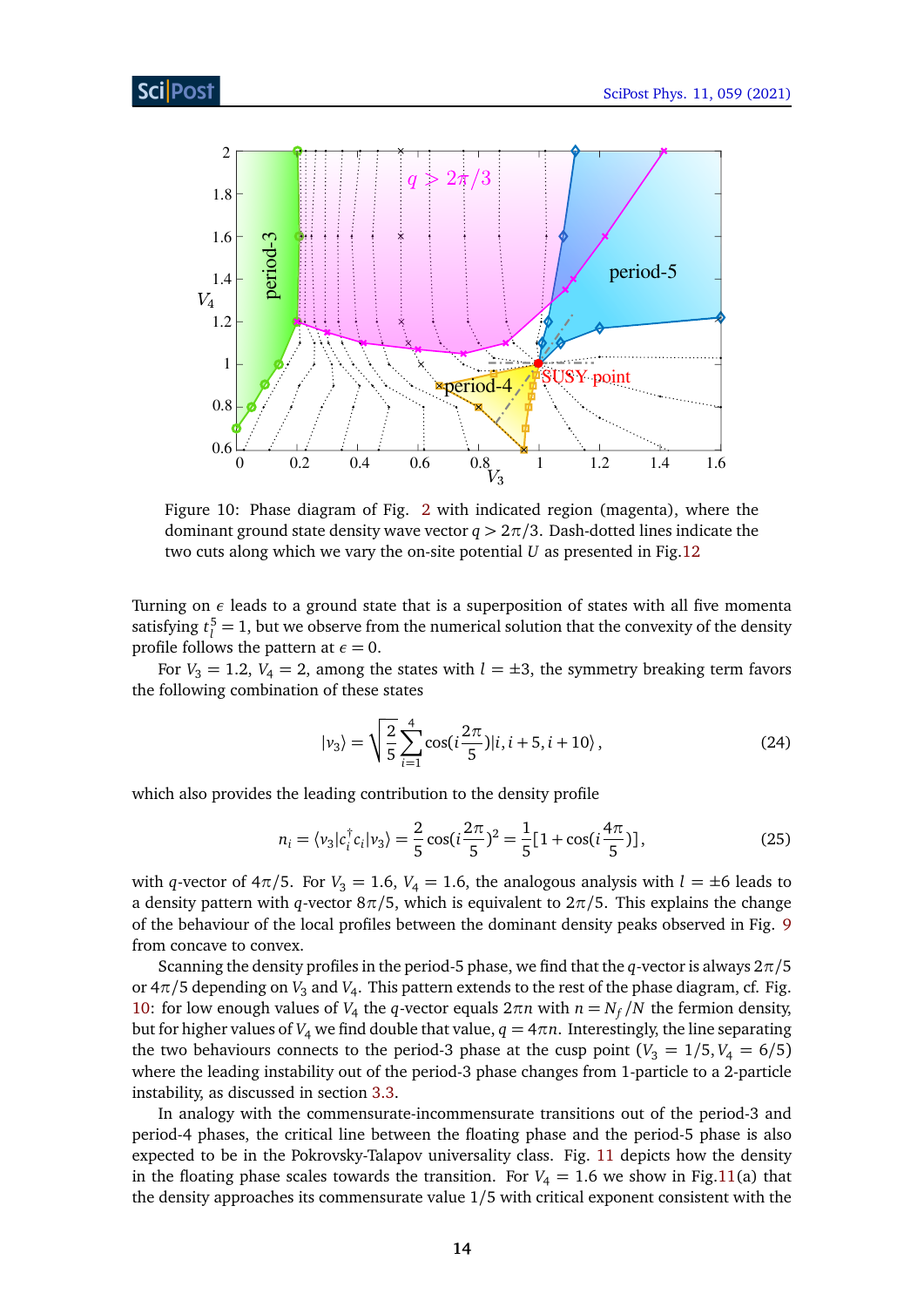<span id="page-15-2"></span>

Figure 11: Scaling of the average density  $\bar{n}$  inside the floating phase upon approaching the period-5 phase (a) along the horizontal cut at  $V_4 = 1.6$ , and (b) along the vertical cut at  $V_3 = 1.6$ . Solid (dashed) lines are results of the fit  $\propto |V_{3,4} - V_{3,4}^c|^{\tilde{\beta}}$ with fixed (fitted) value of the critical exponent  $\bar{\beta}$ .

field-theory prediction  $\bar{\beta} = 1/2$ . We extract an "effective" critical exponent by including  $\bar{\beta}$ in the set of fitting parameters. The obtained value  $\bar{\beta} \approx 0.62$  agrees within 25% with the Pokrovsky-Talapov value. For  $V_3 = 1.6$  presented in Fig[.11\(](#page-15-2)b) the computed critical exponent  $\bar{\beta}$   $\approx$  0.93 differs significantly from the theoretical expectation. Likely, this is because the presented data points are still too far from the transition to resolve the correct critical behavior. This is supported by the fact that the density in the immediate vicinity of the transition shows fast decrease down to 1*/*5 with an increasing system size, consistent with the shift of the critical value  $V_4^c$  towards the smaller values and followed by the decrease of an effective critical exponent  $β$ . Unfortunately, accurate resolution of the Pokrovsky-Talapov transition in these two cases would require an access to much larger system sizes inside the floating phase which is currently beyond the limitation of our computing capacity.

#### <span id="page-15-0"></span>**3.6 Changing the chemical potential**

In order to make the problem tractable, so far we have been focusing at a particular cut of the phase space of the Hamiltonian [\(4\)](#page-4-0) at a chemical potential  $U = -1$ . It is thus interesting to investigate the ground state properties where also the chemical potential is varied. To this end Fig. [12](#page-16-0) shows the situation along two cuts in the  $V_3 - V_4$  plane, namely for  $V_4 = 1$  (Fig. [12a](#page-16-0)) and  $V_4 = 2V_3 - 1$  (Fig. [12b](#page-16-0)). Both cuts are also indicated as dash-dotted lines in Fig. [10,](#page-14-0) where the former crosses the supersymmetric point from and to a floating phase, while the latter from a crystalline period-4 to a period-5 phase. It is apparent from the results in Fig. [12](#page-16-0) that the multicritical nature of the supersymmetric point remains preserved in other planes in the parameter space, namely that the period-4 and period-5 phases remain always separated by a floating phase with varying particle density.

### <span id="page-15-1"></span>**4 Conclusion**

The model studied in the paper is a prototypical example of a model displaying superfrustration: an exponentially large degeneracy of supersymmetric ground states or, equivalently, a ground state entropy that is extensive in the system size [[21–](#page-20-1)[23](#page-20-2)]. By studying a two-parameter phase diagram in the vicinity of the supersymmetric point we find that it emerges as a multicritical point connecting period-4 and period-5 many-body ground states. Superfrustration arises through the collapse of a floating phase, with intermediate densities, into the supersymmetric point.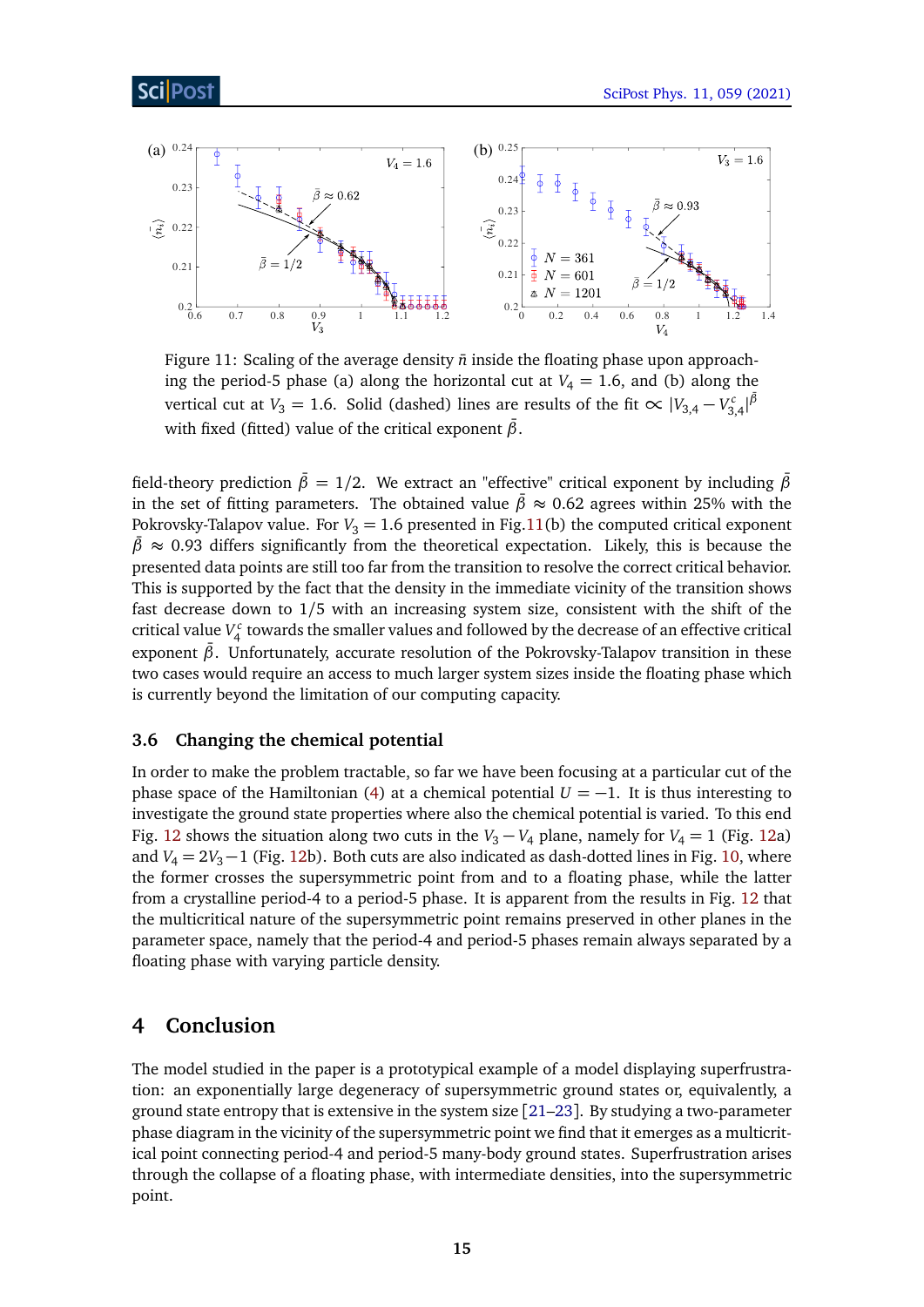<span id="page-16-0"></span>

Figure 12: Phase diagram of constrained fermion model Eq. [\(4\)](#page-4-0) on a zig-zag ladder as a function of third nearest neighbor interaction  $V_3$  and on-site potential  $U$  for (a) *V*<sub>4</sub> = 1 and (b) *V*<sub>4</sub> =  $2V_3 - 1$ . The location of these cuts on a *V*<sub>3</sub> − *V*<sub>4</sub> plane is shown with the dash-dotted lines in Fig.10. These two phase diagrams are extracted with  $N = 201$  and fixed boundary conditions with the edge sites occupied.

It would be extremely interesting to generalize our conclusion beyond the models that are supersymmetric by construction. This can be achieved, for example, by weakening the blockade. Both gapped phases as well as the floating phase are expected to survive in the softblockade regime and there is no immediate argument that would prevent the multicritical point to appear. It would be thus interesting to investigate how the properties such as the number of the ground states or the supersymmetric nature of this multicritical point get modified when softening the blockade.

In light of our results, it might be wise to look further into the surroundings of the superconformal points in other systems, for instance, in chains of  $SU(2)_k$  anyons [[42](#page-21-5)]. In particular, it would be interesting to study what will happen to the superconformal critical point separating  $\mathbb{Z}_2$  phase from the Haldane phase in the presence of perturbations that breaks translation or topological symmetry. It would also be interesting to investigate whether various  $\mathbb{Z}_n$  phases can be connected via a floating phase.

The zig-zag ladder studied here is a special example of a 2D square lattice with toroidal boundary conditions (with ground state degeneracies exponential in the linear dimension of the systems). Other 2D grids, such as triangular, hexagonal or kagome, have ground state degeneracies that are exponential in the number of lattice sites. It would be most interesting to extend the analysis reported here to these 2D systems. Keeping the width of these 2D lattices sufficiently small the problem can be addressed with constrained DMRG adjusted to satisfy the blockade on a selected geometry. The nature of the ground states, however, can be addressed directly in the thermodynamic limit by means of constrained infinite projected entangled pair states [[43–](#page-21-6)[45](#page-21-7)]. In either case, an extensive degeneracy has to be lifted before the system can be efficiently simulated with tensor networks. The strategy proposed in this paper - to explore the vicinity of the supersymmetric point and how various phases fuse into it - seems to provide a good solution to this technical challenge.

### **Acknowledgements**

NC acknowledges insightful discussions with Frédéric Mila on Pokrovsky-Talapov transitions. This work has been supported by the Swiss National Science foundation. Numerical simula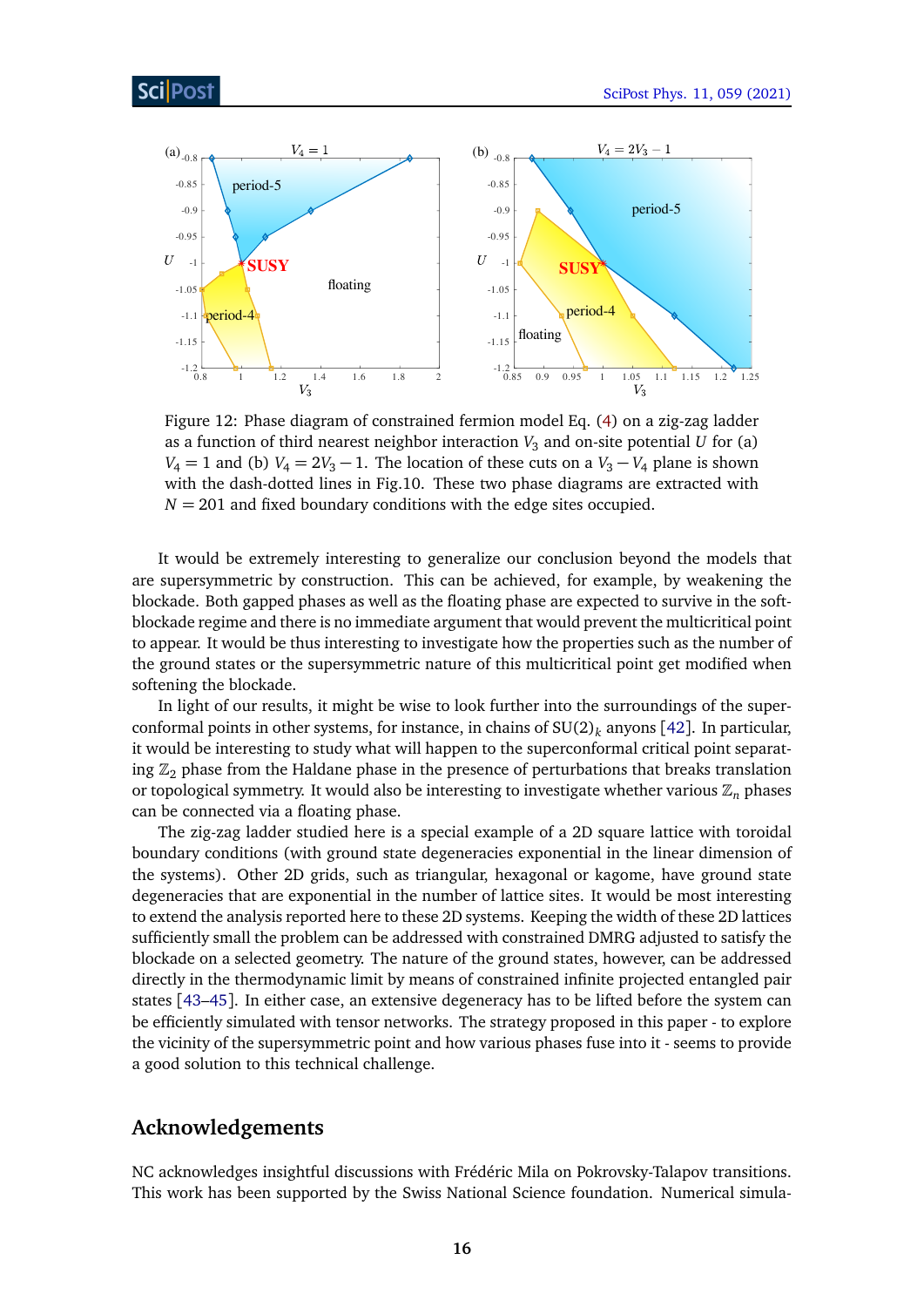tions have been performed on the Dutch national e-infrastructure with the support of the SURF Cooperative. JM and KS acknowledge the QM&QI grant of the University of Amsterdam, supporting QuSoft.

### <span id="page-17-0"></span>**A Constrained DMRG**

Explicit next-nearest-neighbor blockade implies that the total dimension of the Hilbert space grows with the length of the chain as  $\mathcal{H}(N) \propto 1.466^N$  [[34](#page-20-12)] which is much slower than  $\mathcal{H}(N) \propto 2^N$  for an unconstrained model of spin-less fermions. In order to fully profit from a restricted Hilbert space of constrained fermions, the next-nearest-neighbor blockade has been explicitly encoded into DMRG. Here we briefly recap the main set of implementation details.

First, we perform a rigorous mapping onto an effective model that spans the local Hilbert space over three consecutive sites on the original lattice as shown in Fig. [13\(](#page-18-2)b). Empty circles indicate original local degrees of freedom - empty  $l_1$  or occupied  $l_2$ ). Green and blue circles corresponds to the left and right normalized MPS tensors. By spanning local degrees of freedom over three sites (dotted lines) the *local* Hilbert space increases from two states |*l i* 〉 sketched in Fig. [13\(](#page-18-2)a) to four states  $|h_i\rangle$  sketched in Fig. 13(c). States with two and more occupied sites are forbidden by the constraint. The new local Hilbert space  $\ket{h_i}$  corresponds to the physical leg of the local tensor shown as a vertical solid line in Fig. [13\(](#page-18-2)b). From the Fig. [13\(](#page-18-2)b) it is obvious that any of the two consecutive tensors have a pair of common (or shared) sites. Three possible states of these two sites can be used as quantum labels (00), (10) and (01) for auxiliary legs that naturally create a block-diagonal structure of local tensors. The latter drastically reduces the computational cost of simulations. In the bulk, quantum labels of the left environment are changing according to the fusion graph shown in Fig. [13\(](#page-18-2)d). Fusion graph can be interpreted in the following way: to the chain that ends with two empty sites on the right and therefore labeled by (00) on the right side of the chain one can add either an occupied site that would corresponds to the local state  $|h_2\rangle$  and change the label of the chain to (01), or one can add another empty site that corresponds to the local Hilbert space  $|h_1\rangle$  and does not change the label (loop on the top of the fusion graph); if the chain ends with an occupied site it is labeled by (01) and only an empty site with  $|h_3\rangle$  can be added on its right side, in this case the label changes to (10); finally, if the chain ends with an occupied site followed by an empty site it is labeled with (10), due to two-site blockade one can add only empty site next to it that corresponds to  $|h_4\rangle$  and the new label will be (00). For the right environment, i.e. when we add sites on the left side of the chain, the direction of the arrows in the fusion graph has to be reversed. An example of the label assignment on a pair of consecutive tensors is provided in Fig. [13\(](#page-18-2)e).

At the next step, we have to write down the Hamiltonian Eq. [\(4\)](#page-4-0) in terms of local matrix product operators (see e.g. Ref. [[32](#page-20-10)] for the review on the MPO approach). For this one has to rewrite the spin-less fermion model given by Eq[.4](#page-4-0) in terms of the new local variables |*h<sup>i</sup>* 〉. For example, the local occupation number operator  $n_i$  can be written in the new local Hilbert space as a 4×4 matrix  $\tilde{n}_i$  with the only non-zero element  $\tilde{n}_i(3,3) = 1$ . The interaction terms  $2V_3 n_i n_{i+3}$ and  $V_4n_in_{i+4}$  are transformed into two- and three-body terms  $2V_3\tilde{f}_1\tilde{f}_2$  and  $V_4\tilde{f}_1\tilde{f}_3\tilde{f}_2$  correspondingly, where each of the  $\tilde{f}$  -matrix has only one non-zero entry:  $\tilde{f}_1(4,4) = 1$ ,  $\tilde{f}_2(2,2) = 1$ , and  $\tilde{f}_3(1,1) = 1$ .

Finally the constrained nearest- and next-nearest neighbor hopping terms transformed into  $t\tilde{a}\tilde{b}\tilde{c}\tilde{d}$  + H.c. and  $t\tilde{a}\tilde{o}\tilde{p}\tilde{q}\tilde{d}$  + H.c., where the only non-zero entries of the matrices are:  $\tilde{a}(2, 1) = 1$ ,  $\tilde{b}(3, 2) = 1$ ,  $\tilde{c}(4, 3) = 1$ ,  $\tilde{d}(1, 4) = 1$ ,  $\tilde{b}(3, 1) = 1$ ,  $\tilde{p}(4, 2) = 1$ , and  $\tilde{q}(1, 3) = 1$ .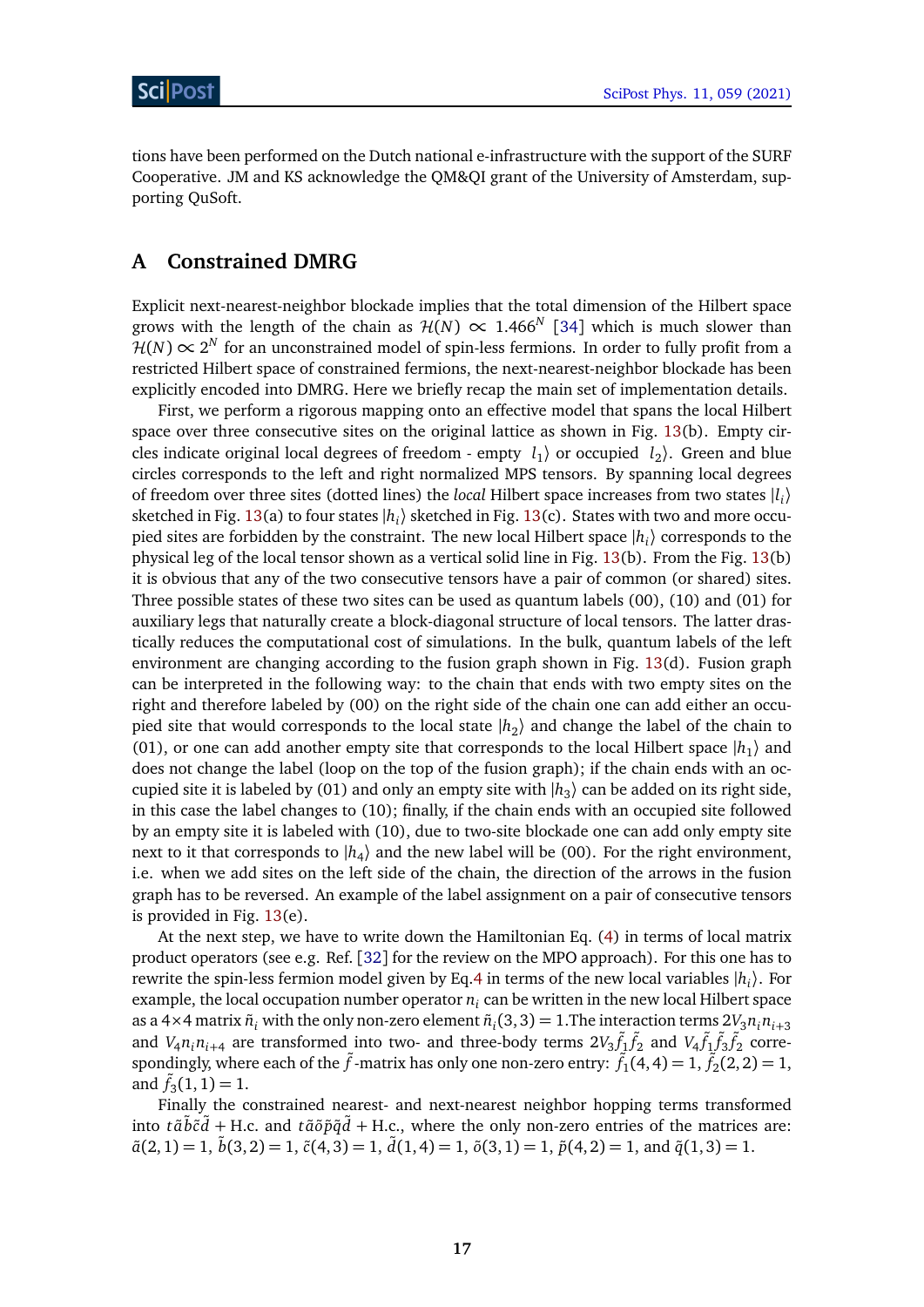### **Post**

<span id="page-18-2"></span>

Figure 13: (a) Local Hilbert space of the original model  $|l_i\rangle$ . The open (filled) circle stands for an empty (occupied) site. (b) Rigorous mapping onto a model with a local Hilbert space of the MPS (blue and green tensors) spanned over three consecutive sites (empty circles) that consist of four states sketched in (c). These four states form physical bond (vertical lines) of local tensors (blue and green circles), with are contracted with each other via auxiliary bonds (horizontal lines). (d) Fusion graph for the recursive construction of the left environment (green tensors in (b)); for the right environment (blue tensors in (b)) the direction of the arrows should be inverted. (e) Example of the label assignment on two consecutive tensors written for the selected state.

With these definitions, the MPO in the bulk takes the following form:

<span id="page-18-0"></span>

| $\tilde{d}$         |             |                       |                      |                      |           |                                   |                      |                       |                      |                        |                   |                   |             |                |      |
|---------------------|-------------|-----------------------|----------------------|----------------------|-----------|-----------------------------------|----------------------|-----------------------|----------------------|------------------------|-------------------|-------------------|-------------|----------------|------|
| $\tilde{d}^\dagger$ |             |                       |                      |                      |           |                                   |                      |                       |                      |                        |                   |                   |             |                |      |
| $\bullet$           | $\tilde{c}$ |                       |                      |                      |           |                                   |                      |                       |                      |                        |                   |                   | ٠           |                |      |
| $\bullet$           | $\bullet$   | $\tilde{c}^{\dagger}$ |                      |                      |           |                                   |                      |                       |                      |                        |                   |                   | $\bullet$   |                |      |
|                     |             |                       | $t\tilde{b}$         |                      |           |                                   |                      |                       | tõ                   |                        |                   |                   |             |                |      |
|                     | $\bullet$   |                       | $\ddot{\phantom{a}}$ | $t\tilde{b}^\dagger$ |           |                                   |                      |                       | $\sim$               | $t\tilde{o}^{\dagger}$ |                   |                   | $\bullet$   |                |      |
| $\bullet$           | $\tilde{q}$ | $\bullet$             |                      |                      |           |                                   |                      |                       |                      |                        |                   |                   | $\bullet$   | $\overline{ }$ | (26) |
| $\bullet$           |             | $\tilde{q}^{\dagger}$ |                      |                      |           |                                   |                      |                       |                      |                        |                   |                   |             |                |      |
| $\bullet$           |             |                       |                      |                      | $\bullet$ |                                   | $\tilde{p}$          | $\blacksquare$ .      | $\bullet$            |                        |                   |                   |             |                |      |
| $\bullet$           | $\bullet$   |                       |                      |                      | $\bullet$ | $\bullet$                         | $\ddot{\phantom{0}}$ | $\tilde{p}^{\dagger}$ | $\ddot{\phantom{0}}$ |                        |                   |                   |             |                |      |
| $\tilde{f}_2$       |             |                       |                      |                      |           |                                   |                      |                       |                      |                        |                   |                   |             |                |      |
|                     |             |                       |                      |                      | $\bullet$ | $\bullet$                         |                      |                       |                      |                        | $f_3$             |                   | $\bullet$   |                |      |
| $-4U\tilde{n}$      |             |                       | $\sim 10$            | $\ddot{\phantom{a}}$ |           | $\tilde{a}$ $\tilde{a}^{\dagger}$ | $\bullet$            | $\bullet$             | $\sim 10^{-10}$      | $\bullet$              | $2V_3\tilde{f}_1$ | $V_4 \tilde{f_1}$ | $\tilde{I}$ |                |      |

where the dots mark zero entries of the tensor. Note that all entries are  $4 \times 4$  matrices, so resulting MPO is a rank-4 tensor with dimensions  $4 \times 4 \times 14 \times 14$ . Close to the edges one has to carefully modify the MPO to properly encode the boundary terms. This requires the definition of local operators slightly different from those used in the bulk. Further details on constrained DMRG can be found in Refs. [[33,](#page-20-11)[34](#page-20-12)].

# **References**

- <span id="page-18-1"></span>[1] S. Eisinger and J. Jäckle, *Analytical approximations for the hierarchically constrained kinetic Ising chain*, J. Stat. Phys. **73**, 643 (1993), doi:10.1007/[BF01054344.](https://doi.org/10.1007/BF01054344)
- [2] M. van Horssen, E. Levi and J. P. Garrahan, *Dynamics of many-body localization in a translation-invariant quantum glass model*, Phys. Rev. B **92**, 100305 (2015), doi:10.1103/[PhysRevB.92.100305.](https://doi.org/10.1103/PhysRevB.92.100305)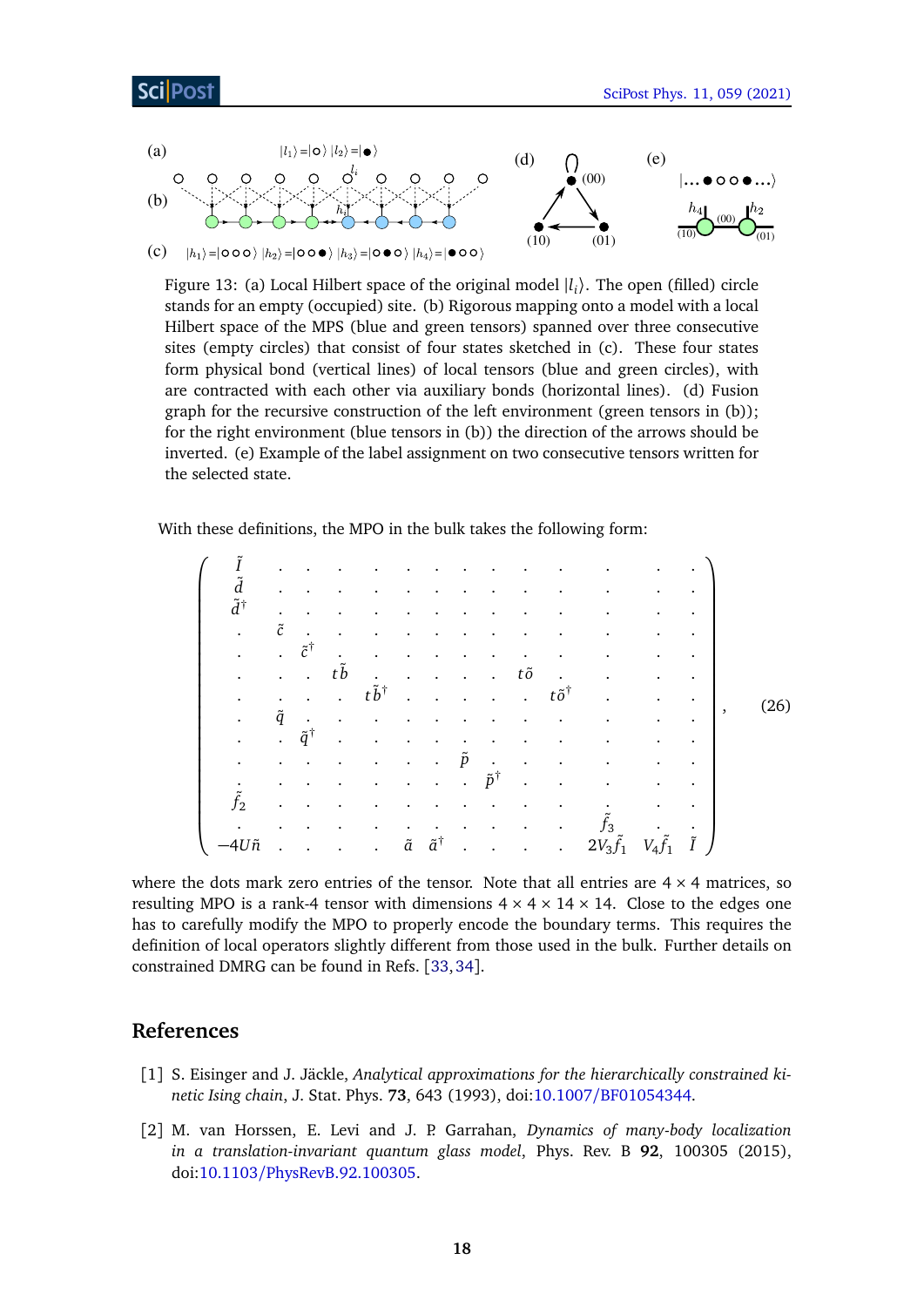- <span id="page-19-0"></span>[3] N. Pancotti, G. Giudice, J. Ignacio Cirac, J. P. Garrahan and M. Carmen Bañuls, *Quantum east model: localization, nonthermal eigenstates, and slow dynamics*, Phys. Rev. X **10**, 021051 (2020), doi:10.1103/[PhysRevX.10.021051.](https://doi.org/10.1103/PhysRevX.10.021051)
- <span id="page-19-1"></span>[4] C. J. Turner, A. A. Michailidis, D. A. Abanin, M. Serbyn and Z. Papić, *Quantum scarred eigenstates in a Rydberg atom chain: Entanglement, breakdown of thermalization, and stability to perturbations*, Phys. Rev. B **98**, 155134 (2018), doi:10.1103/[PhysRevB.98.155134.](https://doi.org/10.1103/PhysRevB.98.155134)
- [5] C. J. Turner, A. A. Michailidis, D. A. Abanin, M. Serbyn and Z. Papi´c, *Weak ergodicity breaking from quantum many-body scars*, Nat. Phys. **14**, 745 (2018), doi:10.1038/[s41567-018-0137-5.](https://doi.org/10.1038/s41567-018-0137-5)
- [6] T. Iadecola, M. Schecter and S. Xu, *Quantum many-body scars from magnon condensation*, Phys. Rev. B **100**, 184312 (2019), doi:10.1103/[PhysRevB.100.184312.](https://doi.org/10.1103/PhysRevB.100.184312)
- <span id="page-19-2"></span>[7] V. Khemani, C. R. Laumann and A. Chandran, *Signatures of integrability in the dynamics of Rydberg-blockaded chains*, Phys. Rev. B **99**, 161101 (2019), doi:10.1103/[PhysRevB.99.161101.](https://doi.org/10.1103/PhysRevB.99.161101)
- <span id="page-19-3"></span>[8] S. Kourtis and C. Castelnovo, *Two-dimensional topological order of kinetically constrained quantum particles*, Phys. Rev. B **91**, 155134 (2015), doi:10.1103/[PhysRevB.91.155134.](https://doi.org/10.1103/PhysRevB.91.155134)
- <span id="page-19-4"></span>[9] G. De Tomasi, D. Hetterich, P. Sala and F. Pollmann, *Dynamics of strongly interacting systems: From Fock-space fragmentation to many-body localization*, Phys. Rev. B **100**, 214313 (2019), doi:10.1103/[PhysRevB.100.214313.](https://doi.org/10.1103/PhysRevB.100.214313)
- [10] H. Zhao, J. Vovrosh, F. Mintert and J. Knolle, *Quantum many-body scars in optical lattices*, Phys. Rev. Lett. **124**, 160604 (2020), doi:10.1103/[PhysRevLett.124.160604.](https://doi.org/10.1103/PhysRevLett.124.160604)
- [11] A. Hudomal, I. Vasić, N. Regnault and Z. Papić, *Quantum scars of bosons with correlated hopping*, Commun Phys **3**, 99 (2020), doi:10.1038/[s42005-020-0364-9.](https://doi.org/10.1038/s42005-020-0364-9)
- [12] P. Brighi, D. A. Abanin and M. Serbyn, *Stability of mobility edges in disordered interacting systems*, Phys. Rev. B **102**, 060202 (2020), doi:10.1103/[PhysRevB.102.060202.](https://doi.org/10.1103/PhysRevB.102.060202)
- <span id="page-19-5"></span>[13] H. Zhao, A. Smith, F. Mintert and J. Knolle, *Orthogonal quantum many-body scars*, (2021), [arXiv:2102.07672.](https://arxiv.org/abs/2102.07672)
- <span id="page-19-6"></span>[14] E. Witten, *Constraints on supersymmetry breaking*, Nucl. Phys. B **202**, 253 (1982), doi:10.1016/[0550-3213\(82\)90071-2.](https://doi.org/10.1016/0550-3213(82)90071-2)
- <span id="page-19-7"></span>[15] P. Fendley, K. Schoutens and J. de Boer, *Lattice Models with*  $N = 2$  *Supersymmetry*, Phys. Rev. Lett. **90**, 120402 (2003), doi:10.1103/[PhysRevLett.90.120402.](https://doi.org/10.1103/PhysRevLett.90.120402)
- [16] P. Fendley, B. Nienhuis and K. Schoutens, *Lattice fermion models with supersymmetry*, J. Phys. A: Math. Gen. **36**, 12399 (2003), doi:10.1088/[0305-4470](https://doi.org/10.1088/0305-4470/36/50/004)/36/50/004.
- <span id="page-19-8"></span>[17] T. Fokkema and K. Schoutens, *M<sup>k</sup> models: the field theory connection*, SciPost Phys. **3**, 004 (2017), doi:10.21468/[scipostphys.3.1.004.](https://doi.org/10.21468/scipostphys.3.1.004)
- <span id="page-19-9"></span>[18] J. Mináˇr, B. van Voorden and K. Schoutens, *Kink dynamics and quantum simulation of supersymmetric lattice Hamiltonians*, (2020), [arXiv:2005.00607.](https://arxiv.org/abs/2005.00607)
- [19] H. Weimer, L. Huijse, A. Gorshkov, G. Pupillo, P. Zoller, M. Lukin and E. Demler, *Supersymmetry in rydberg-dressed lattice fermions*, In *APS Division of Atomic, Molecular and Optical Physics Meeting Abstracts* (2012).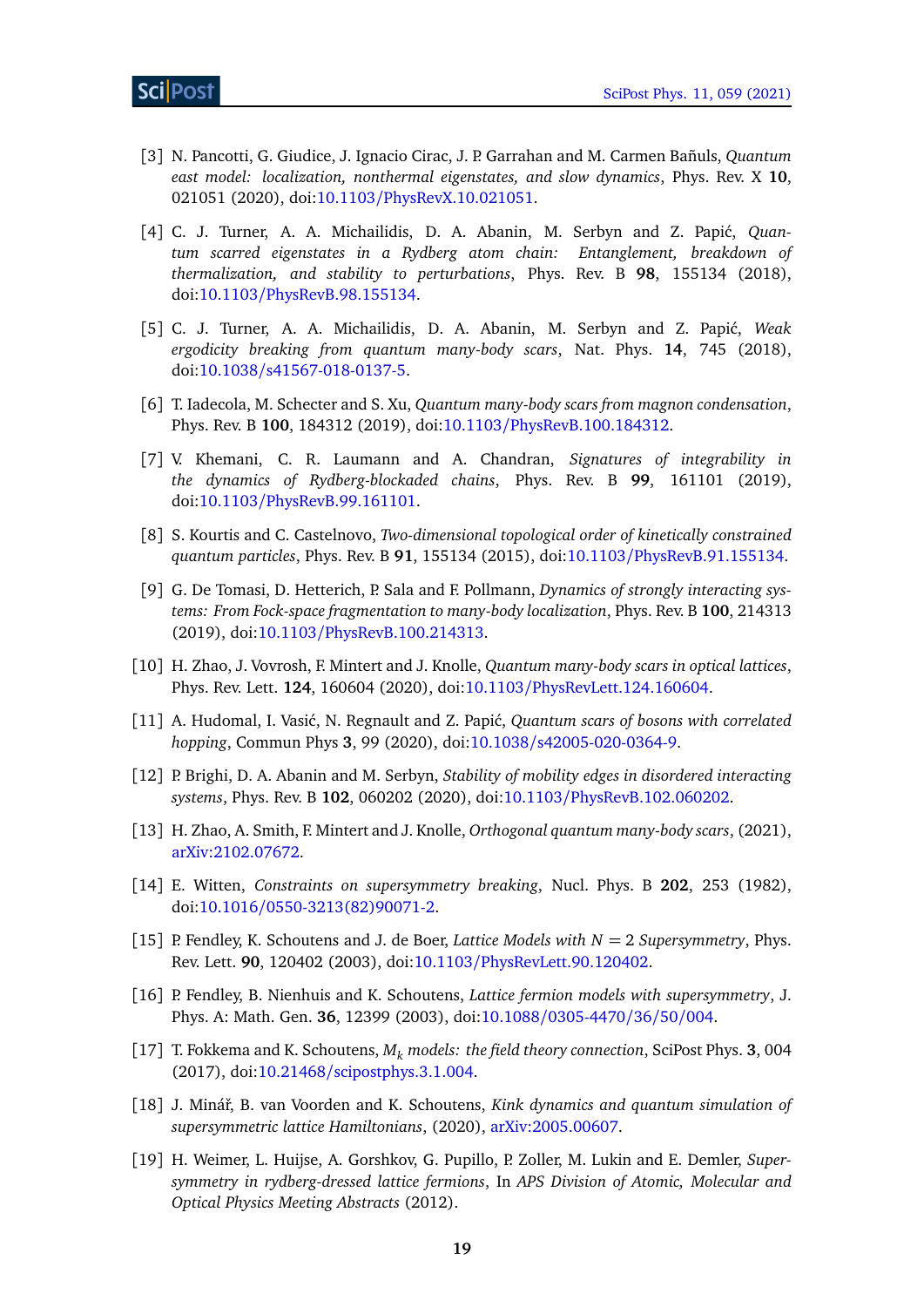- <span id="page-20-0"></span>[20] H. Weimer, L. Huijse, A. Gorshkov, G. Pupillo, P. Zoller, M. Lukin and E. Demler, *Supersymmetry in rydberg-dressed lattice fermions*, In *76. annual conference of the DPG and DPG Spring meeting 2012* (2012).
- <span id="page-20-1"></span>[21] H. van Eerten, *Extensive ground state entropy in supersymmetric lattice models*, J. Math. Phys. **46**, 123302 (2005), doi:10.1063/[1.2142836.](https://doi.org/10.1063/1.2142836)
- <span id="page-20-3"></span>[22] P. Fendley and K. Schoutens, *Exact results for strongly correlated fermions in* 2 + 1 *dimensions*, Phys. Rev. Lett. **95**, 046403 (2005), doi:10.1103/[PhysRevLett.95.046403.](https://doi.org/10.1103/PhysRevLett.95.046403)
- <span id="page-20-2"></span>[23] L. Huijse, J. Halverson, P. Fendley and K. Schoutens, *Charge frustration and quantum criticality for strongly correlated fermions*, Phys. Rev. Lett. **101**, 146406 (2008), doi:10.1103/[PhysRevLett.101.146406.](https://doi.org/10.1103/PhysRevLett.101.146406)
- <span id="page-20-4"></span>[24] L. Huijse and K. Schoutens, *Supersymmetry, lattice fermions, independence complexes and cohomology theory*, Adv. Theor. Math. Phys. **14**, 643 (2010), doi:10.4310/[ATMP.2010.v14.n2.a8.](https://doi.org/10.4310/ATMP.2010.v14.n2.a8)
- <span id="page-20-5"></span>[25] A. Engström, *Upper bounds on the Witten index for supersymmetric lattice models by discrete Morse theory*, European Journal of Combinatorics **30**, 429 (2009), doi:10.1016/[j.ejc.2008.05.004.](https://doi.org/10.1016/j.ejc.2008.05.004)
- <span id="page-20-6"></span>[26] J. Jonsson, *Certain homology cycles of the independence complex of grids*, Discrete Comput Geom **43**, 927 (2009), doi:10.1007/[s00454-009-9224-9.](https://doi.org/10.1007/s00454-009-9224-9)
- <span id="page-20-7"></span>[27] L. Huijse, D. Mehta, N. Moran, K. Schoutens and J. Vala, *Supersymmetric lattice fermions on the triangular lattice: superfrustration and criticality*, New J. Phys. **14**, 073002 (2012), doi:10.1088/[1367-2630](https://doi.org/10.1088/1367-2630/14/7/073002)/14/7/073002.
- <span id="page-20-8"></span>[28] D. Galanakis, C. L. Henley and S. Papanikolaou, *Order and supersymmetry at high filling zero-energy states on the triangular lattice*, Phys. Rev. B **86**, 195105 (2012), doi:10.1103/[physrevb.86.195105.](https://doi.org/10.1103/physrevb.86.195105)
- <span id="page-20-9"></span>[29] S. R. White, *Density matrix formulation for quantum renormalization groups*, Phys. Rev. Lett. **69**, 2863 (1992), doi:10.1103/[PhysRevLett.69.2863.](https://doi.org/10.1103/PhysRevLett.69.2863)
- [30] U. Schollwöck, *The density-matrix renormalization group*, Rev. Mod. Phys. **77**, 259 (2005), doi:10.1103/[RevModPhys.77.259.](https://doi.org/10.1103/RevModPhys.77.259)
- [31] S. Östlund and S. Rommer, *Thermodynamic limit of density matrix renormalization*, Phys. Rev. Lett. **75**, 3537 (1995), doi:10.1103/[PhysRevLett.75.3537.](https://doi.org/10.1103/PhysRevLett.75.3537)
- <span id="page-20-10"></span>[32] U. Schollwöck, *The density-matrix renormalization group in the age of matrix product states*, Ann. Phys. **326**, 96 (2011), doi:10.1016/[j.aop.2010.09.012.](https://doi.org/10.1016/j.aop.2010.09.012)
- <span id="page-20-11"></span>[33] N. Chepiga and F. Mila, *DMRG investigation of constrained models: from quantum dimer and quantum loop ladders to hard-boson and Fibonacci anyon chains*, SciPost Phys. **6**, 033 (2019), doi:10.21468/[SciPostPhys.6.3.033.](https://doi.org/10.21468/SciPostPhys.6.3.033)
- <span id="page-20-12"></span>[34] N. Chepiga and F. Mila, *Kibble-Zurek exponent and chiral transition of the period-4 phase of Rydberg chains*, Nat. Commun. **12**, 414 (2021), doi:10.1038/[s41467-020-20641-y.](https://doi.org/10.1038/s41467-020-20641-y)
- <span id="page-20-13"></span>[35] L. Huijse, *A supersymmetric model for lattice fermions*, PhD thesis, University of Amsterdam (2010), https://[hdl.handle.net](https://hdl.handle.net/11245/1.324925)/11245/1.324925.
- <span id="page-20-14"></span>[36] R. La, *The zero-energy ground states of supersymmetric lattice models*, BSc project, University of Amsterdam (2019), https://[scripties.uba.uva.nl](https://scripties.uba.uva.nl/search?id=662090)/search?id=662090.